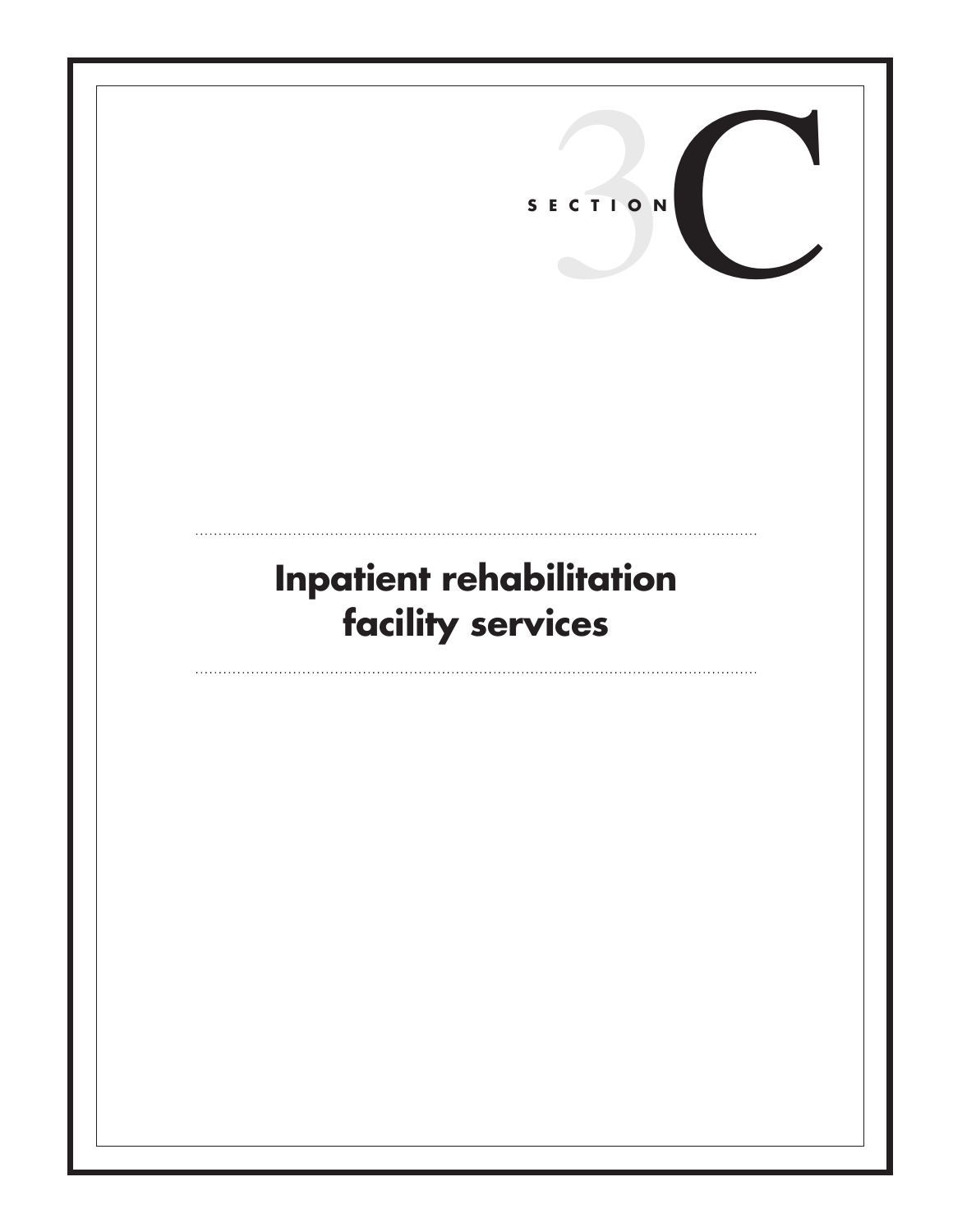# **R E C O M M E N D A T I O N**

**3C** The update to the payment rates for inpatient rehabilitation facility services should be eliminated for fiscal year 2011.

**COMMISSIONER VOTES: YES 16 • NO 0 • NOT VOTING 0 • ABSENT 1**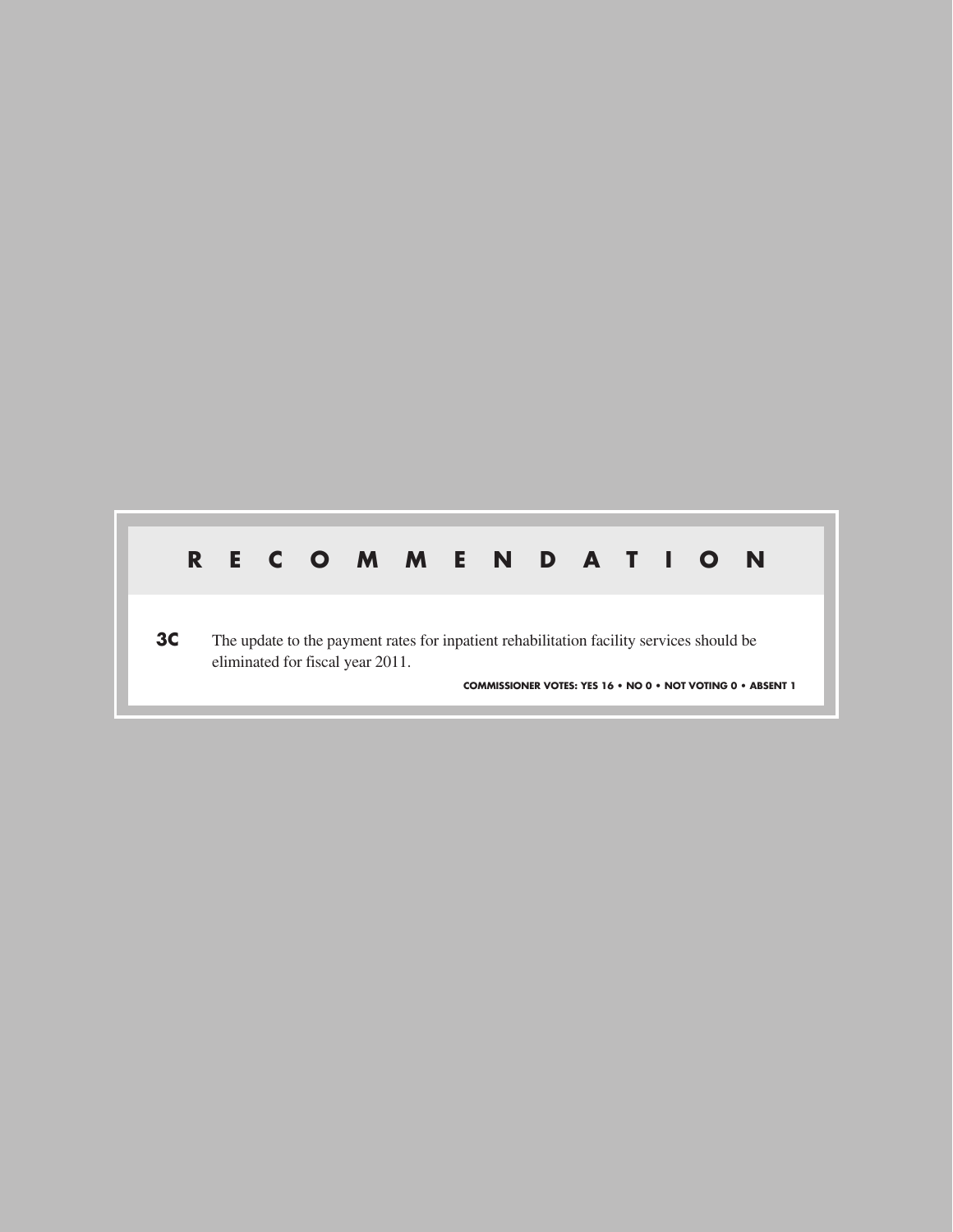

# **Inpatient rehabilitation facility services**

## **Section summary**

More than 330,000 Medicare fee-for service (FFS) beneficiaries received care in inpatient rehabilitation facilities (IRFs) in 2008. Between 2007 and 2008, Medicare FFS expenditures for IRF services declined from \$5.95 billion to \$5.84 billion, largely due to declines in FFS enrollment and a small decline in IRF utilization.

### **Assessment of payment adequacy**

Our indicators of Medicare payment adequacy for IRFs, discussed below, are generally positive. The Commission therefore recommends holding payments at 2010 levels after concluding that IRFs will be able to accommodate cost changes in fiscal year 2011 at current payment levels.

*Beneficiaries' access to care*—Our measures of beneficiary access to care suggest that beneficiaries have sufficient access to IRF services.

• *Provider supply and capacity*—After declining slightly in 2006 and 2007, the aggregate supply of IRFs was unchanged in 2008. The IRF occupancy rate decreased continuously from 68 percent in 2004 to 61 percent in 2007, before increasing slightly to 62 percent in 2008. The stability in provider supply and low occupancy rates suggest that capacity remains adequate to meet demand.

## **In this section**

- Are Medicare payments adequate in 2010?
- How should Medicare payments change in 2011?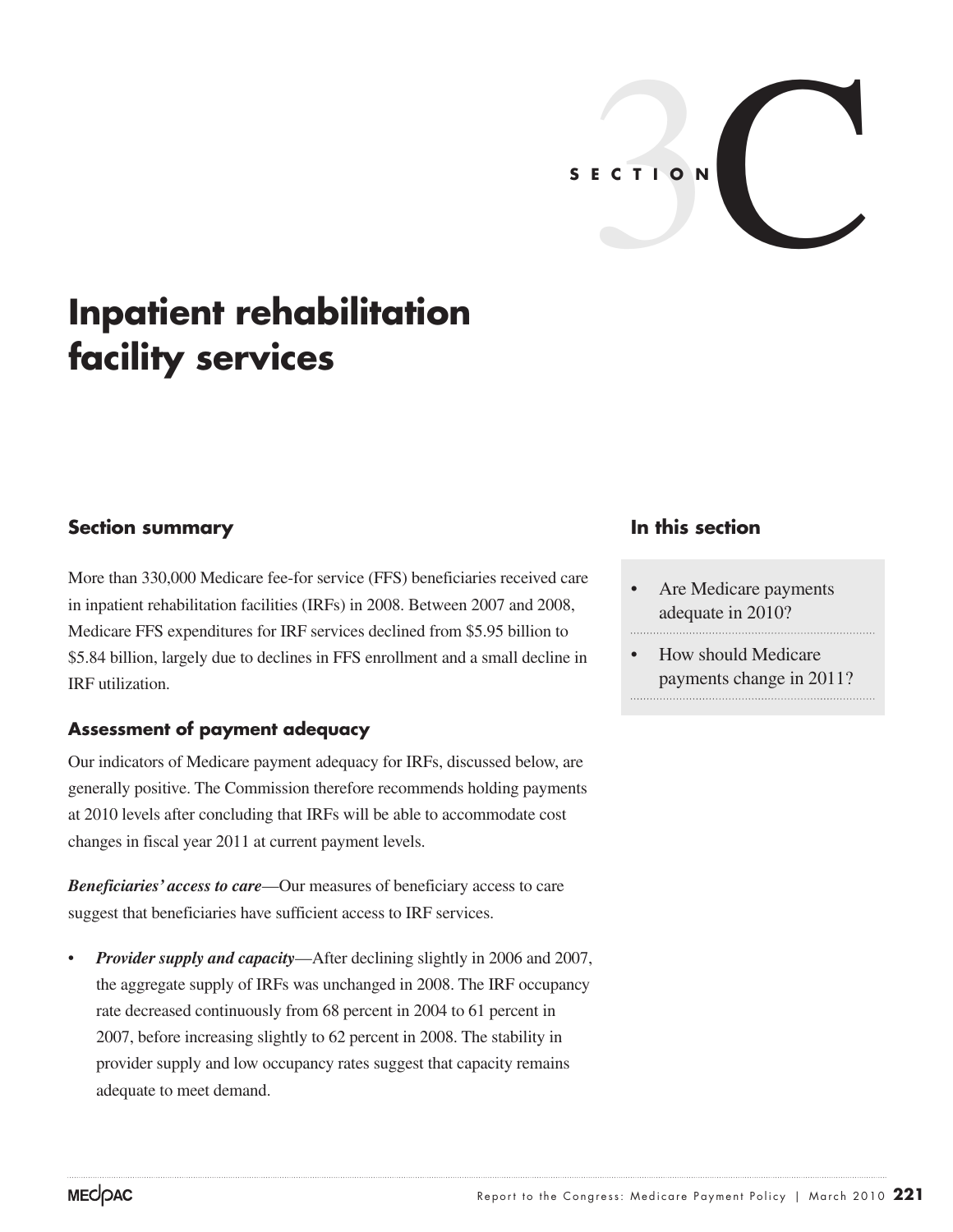• *Volume of services*—The volume of Medicare FFS beneficiaries treated in IRFs, which decreased substantially in recent years due to factors unrelated to the adequacy of Medicare payments, stabilized in 2008. Our assessment of hospital discharge patterns to post-acute care suggests that beneficiaries who were not admitted to IRFs as a result of the 2004 reinstatement of the compliance threshold were able to obtain rehabilitation care in other settings, such as skilled nursing facilities and home health agencies.

*Quality of care*—From 2004 to 2009, IRF patients' functional improvement between admission and discharge has increased, suggesting improvements in quality. However, changes over time in patient mix make it difficult to draw definitive conclusions about quality trends.

*Providers' access to capital*—Credit markets have begun to ease relative to the credit crisis of 2008 and are operating in a more normal manner. Hospital-based units, through their parent institutions, exhibit continued access to capital. Two major chains of freestanding facilities appear to have adequate access to capital. We are not able to determine the ability of independent freestanding facilities to raise capital.

*Medicare payments and providers' costs*—Growth in cost per case has slowed since 2007, but costs grew faster than payments due, in part, to a mid-year payment reduction in 2008. Nevertheless, the IRF aggregate Medicare margin for 2008 was 9.5 percent. We project that this figure will fall to 5.0 percent in 2010 due to elimination of the IRF update in the last half of 2008 that continued throughout 2009. To the extent that IRFs restrain their cost growth in response to fiscal pressure from the above-mentioned elimination of the IRF update, the decline in patient volume in prior years, or the recession, the projected 2010 margin could be higher than we have estimated. On the basis of our analyses, we conclude that IRFs could absorb cost increases and continue to provide care to clinically appropriate Medicare cases with no update to payments in 2011. We will closely monitor payment update indicators to reassess our update recommendation for the next fiscal year. ■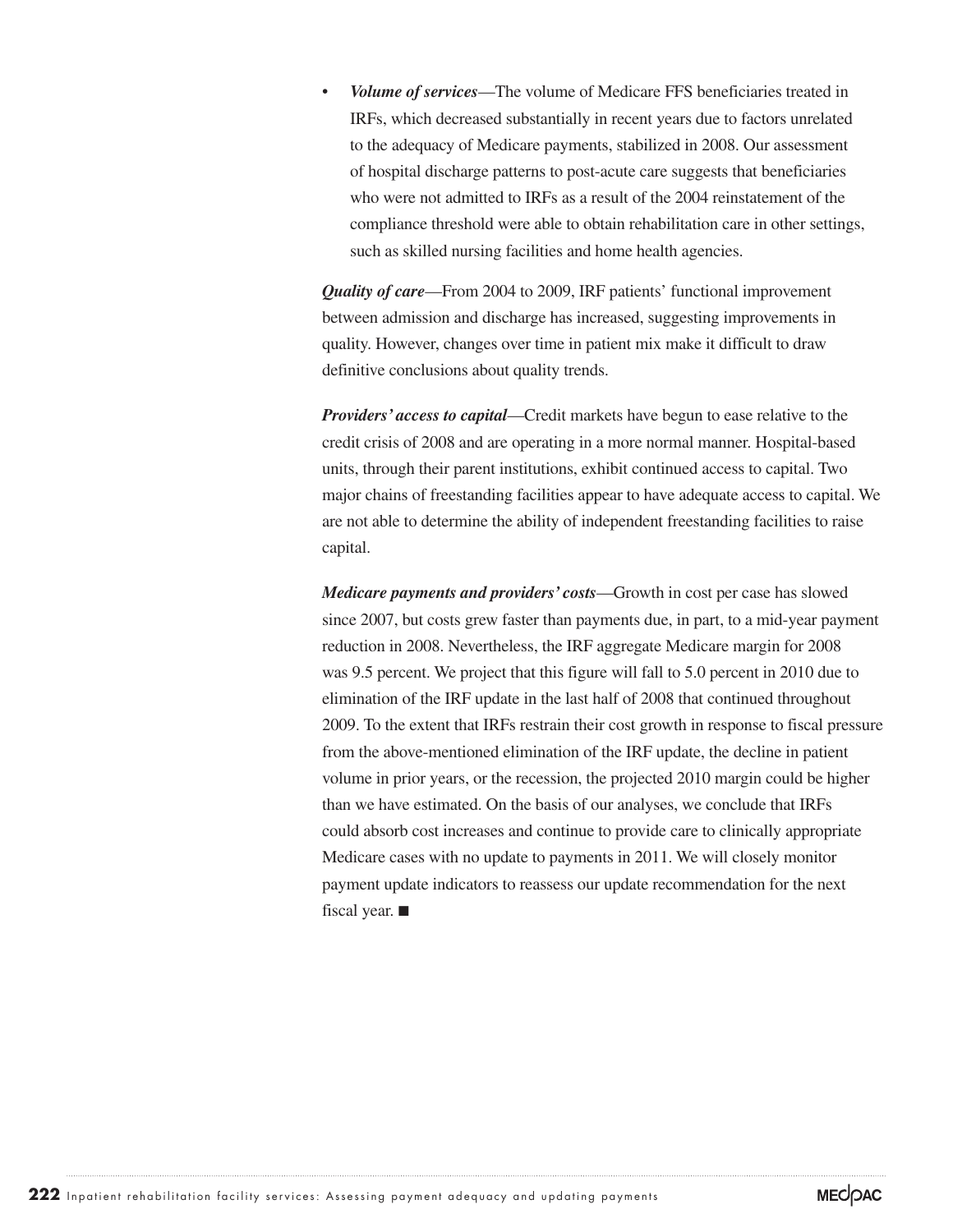

**Geographic distribution of IRFs, 2008 Geographic distribution of IRFs, 2008 FIGURE**



Note: IRF (inpatient rehabilitation facility).

Source: MedPAC analysis of the Provider of Services file from CMS.

## **Background**

After an illness, injury, or surgery, some patients receive intensive inpatient rehabilitation services in an inpatient rehabilitation facility (IRF). IRFs may be specialized units within an acute care hospital, which constitute four of five IRFs, or specialized freestanding hospitals, which tend to be larger and make up the remainder of facilities.

In 2008, there were just over 1,200 IRFs in the United States, located in every state and the District of Columbia (Figure 3C-1). In 2008, the five states with the largest number of IRFs were Texas, Pennsylvania, California, New York, and Ohio—all states among the largest in general and Medicare population. The seven locations with the fewest IRFs were Hawaii, Maryland, Vermont, Delaware, Alaska, Wyoming, and the District of Columbia. IRFs are not the sole provider of rehabilitation services in communities; skilled nursing facilities (SNFs), home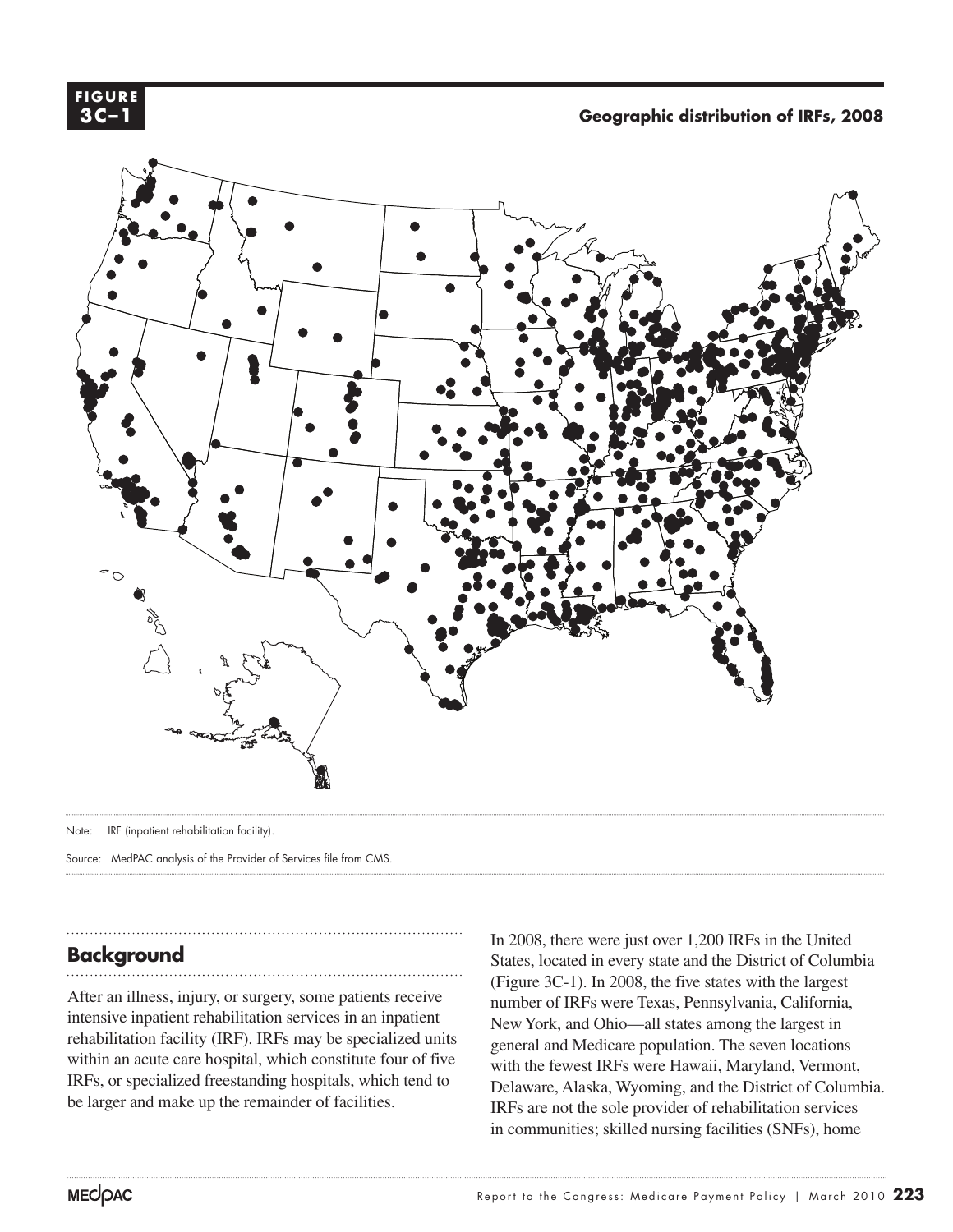#### **3C –1 Medicare FFS spending, volume, and utilization for IRFs**

|                                                            | <b>TEFRA</b> |          |          |          | <b>PPS</b> |                     |         | <b>Average</b><br>annual change |                  |               |  |
|------------------------------------------------------------|--------------|----------|----------|----------|------------|---------------------|---------|---------------------------------|------------------|---------------|--|
|                                                            | 2001         | 2002     | 2004     | 2005     | 2006       | 2007                | 2008    | $2002 -$<br>2004                | $2004 -$<br>2007 | 2007-<br>2008 |  |
| Medicare<br>spending<br>(in billions)                      | \$4.51       | \$5.65   | \$6.43   | \$6.45   | \$6.29     | \$5.95              | \$5.84  | 6.7%                            | $-2.6%$          | $-1.8%$       |  |
| <b>IRF FFS patients</b>                                    | N/A          | 398,000  | 451.000  | 410,000  | 369,000    | 338,000             | 332,000 | 6.5                             | $-9.2$           | $-1.7$        |  |
| <b>IRF FFS patients</b><br>per 10,000 FFS<br>beneficiaries | N/A          | 115.2    | 124.9    | 112.5    | 103.0      | 96.2                | 95.6    | 4.1                             | $-8.3$           | $-0.6$        |  |
| Payment per case                                           | \$9,982      | \$11,152 | \$13,275 | \$14,248 | \$15,354   | $$16,143$ $$16,649$ |         | 9.1                             | 6.7              | 3.1           |  |
| ALOS (in days)                                             | 14.0         | 13.3     | 12.7     | 13.1     | 13.0       | 13.2                | 13.3    | $-2.3$                          | 1.3              | 0.8           |  |

Note: FFS (fee-for-service), IRF (inpatient rehabilitation facility), TEFRA (Tax Equity and Fiscal Responsibility Act of 1982), PPS (prospective payment system), N/A (not available), ALOS (average length of stay). With respect to the number of IRF FFS patients in a particular year, each IRF FFS patient is counted only once during that year, regardless of whether the patient had multiple IRF admissions in that year.

Source: MedPAC analysis of MedPAR data from CMS, and data on aggregate Medicare spending for IRF services from the CMS Office of the Actuary.

health agencies, comprehensive outpatient rehabilitation facilities, and independent therapy providers also furnish rehabilitation services. Given the number and distribution of these providers of rehabilitation therapy services, it is unlikely that areas exist where IRFs are the only therapy provider available to Medicare beneficiaries.

About 332,000 Medicare fee-for-service (FFS) beneficiaries—nearly 1 percent of total FFS beneficiaries—received care in IRFs in 2008 (Table 3C-1). Relatively few Medicare beneficiaries use these services because they generally must be able to tolerate and benefit from three hours of therapy per day to be eligible for intensive rehabilitation treatment. Nevertheless, traditional Medicare is the principal payer for IRF services, accounting for about 60 percent of total discharges nationwide in 2008 (not including Medicare Advantage discharges).

Before January 2002, IRFs were paid under the Tax Equity and Fiscal Responsibility Act of 1982, on the basis of their average costs per discharge, up to an annually adjusted facility-specific limit. Pursuant to the Balanced Budget Act of 1997, IRFs began to be paid in 2002 under a prospective payment system (PPS) based on per discharge rates that vary according to rehabilitation needs, area

wages, and certain facility characteristics. As of 2004, all IRFs are paid under the IRF PPS.

Aggregate expenditures on IRF services in the Medicare FFS program grew after implementation of the PPS in 2002. In 2002, these expenditures totaled nearly \$5.7 billion, and this figure grew at an annual rate of 6.7 percent to about \$6.4 billion in 2004 (Table 3C-1). Between 2005 and 2008, however, aggregate FFS expenditures for IRFs fell, as more beneficiaries enrolled in Medicare Advantage plans and more facilities met the compliance threshold that CMS had reinstated in 2004 (see text box on compliance threshold, pp. 226–227). In 2008, aggregate FFS expenditures for IRF services totaled just over \$5.8 billion.

To qualify as an IRF for Medicare payment, facilities must first meet the Medicare conditions of participation for acute care hospitals. They must also:

- have a preadmission screening process to determine that each prospective patient is likely to benefit significantly from an intensive inpatient rehabilitation program;
- ensure that the patient receives close medical supervision and furnish, through qualified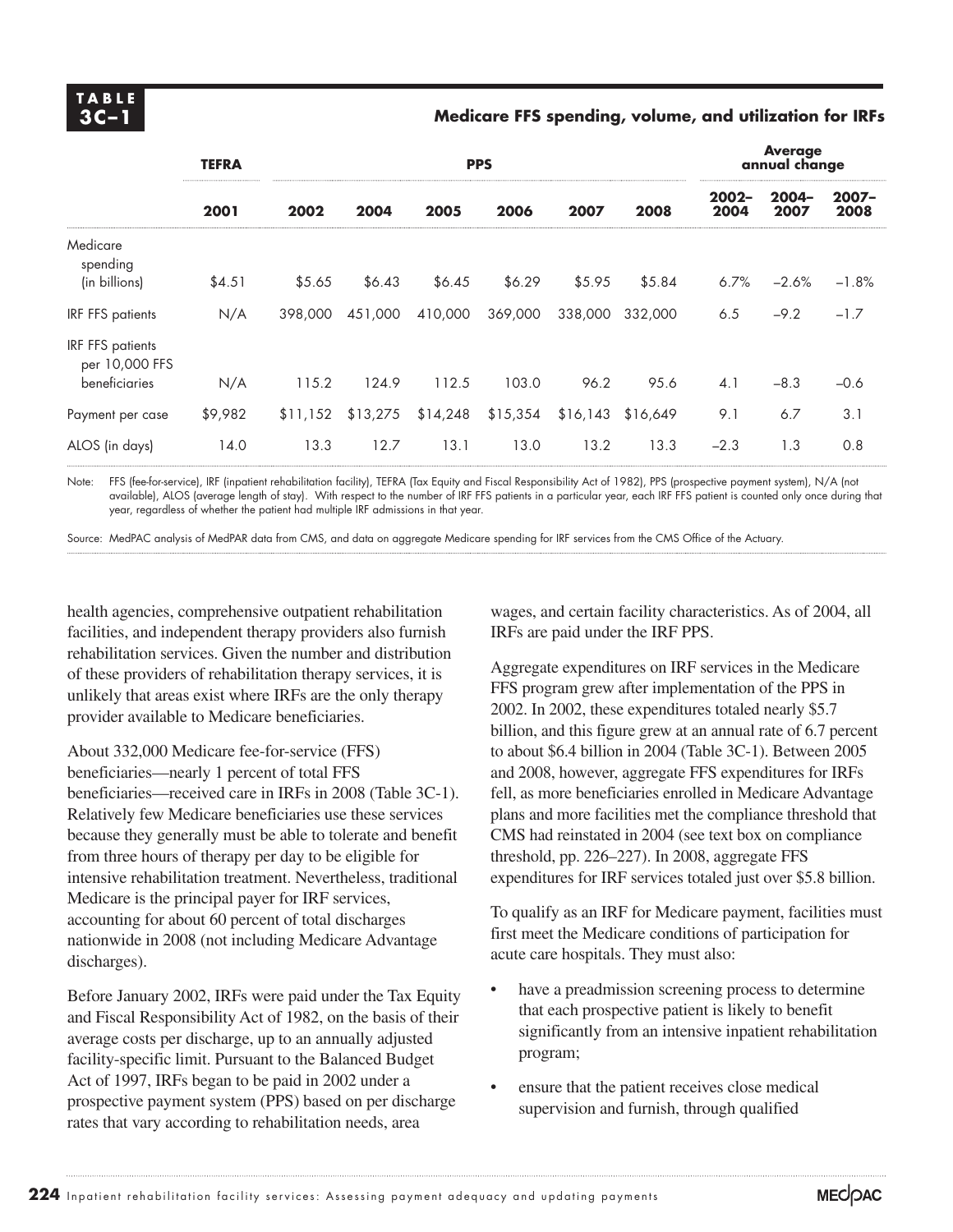personnel, rehabilitation nursing, physical therapy and occupational therapy, and, as needed, speech– language pathology, social services, psychological (including neuropsychological) services, and orthotic and prosthetic services;

- have a medical director of rehabilitation, with training or experience in rehabilitating patients, who provides services in the facility on a full-time basis for freestanding facilities or at least 20 hours per week for hospital-based rehabilitation units;
- use a coordinated interdisciplinary team approach led by a rehabilitation physician that includes a rehabilitation nurse, a social worker or case manager, and a licensed therapist from each therapy discipline involved in treating the patient; and
- have no fewer than 60 percent of all patients admitted with at least 1 of 13 conditions, specified by CMS, as a primary diagnosis or comorbidity.<sup>1</sup>

Separate from these criteria that a facility must meet to be classified as an IRF, Medicare has coverage criteria that govern whether IRF services are covered for an individual Medicare beneficiary based on the patient's medical and rehabilitation needs. CMS recently updated and revised these coverage rules for the 2010 fiscal year<sup>2</sup> (see text box on the revised coverage requirements, pp. 234–235).

## **Are Medicare payments adequate in 2010?**

To address whether payments for the current year (2010) are adequate to cover the costs that efficient providers incur and how much payments should change in the coming year (2011), we examine several indicators of payment adequacy. Specifically, we assess beneficiaries' access to care by examining the supply and capacity of IRF providers and changes over time in the volume of services provided, quality of care, provider access to capital, and the relationship between Medicare's payments and providers' costs. Overall, the Medicare payment adequacy indicators for IRFs are generally positive.

### **Beneficiaries' access to care: IRF supply stable and volume changes minimal**

We have no direct indicator of beneficiaries' access to care because there are no surveys specific to this population.

However, our analyses of facility supply, occupancy rates, and volume of services provided suggest that beneficiaries' access to IRF care is sufficient.

#### **Capacity and supply of providers: Stable supply of IRFs and relatively low occupancy rates in 2008**

From 2002, the outset of the PPS, through 2008, the year for which we have the most recent data, the supply of IRFs has increased overall. From 2002 to 2005, the national supply of IRFs increased by 1.5 percent per year until it reached its peak of 1,235 facilities in 2005 (Table 3C-2, p. 228). After decreasing slightly by an annual rate of 1.3 percent between 2005 and 2007, the total number of IRFs was unchanged in 2008 at 1,202 facilities. Although the aggregate number of facilities did not change in 2008, the composition of providers shifted slightly to include more urban, freestanding, and for-profit facilities.

Trends over time in occupancy rates provide another view of IRFs' capacity to serve patients. The data, in sum, indicate that IRF capacity is adequate to handle current demand and could accommodate future increases (Table 3C-3, p. 228). For both freestanding and hospitalbased facilities, occupancy rates have fallen throughout the decade. The decline in occupancy rates accelerated in 2004, coinciding with renewed enforcement of the compliance threshold. In 2008, the overall rate increased from the previous year by 1 percentage point to 62.3 percent, remaining down from 68.7 percent in 2002. Given that total patient discharges did not change between 2007 and 2008, this slight increase in occupancy is indicative of declining bed counts, which would be expected as IRFs adjust to the decline in discharges that occurred in recent years due to renewed enforcement of the compliance threshold. In 2008, the occupancy rate of freestanding IRFs (66.2 percent) was higher than that of hospital-based units (60.0 percent). IRF occupancy rates also vary by state, with most states' aggregate occupancy rate ranging from 50 percent to 70 percent.

#### **Volume of services: Volume of FFS patients in IRFs stabilized in 2008**

The volume of Medicare FFS beneficiaries treated in IRFs, which decreased substantially in recent years due to factors unrelated to the adequacy of Medicare payments, stabilized in 2008. We measure the volume of Medicare FFS patients in IRFs as the number of FFS IRF patients per 10,000 FFS beneficiaries. This measure of patient volume removes the impact of increased enrollment in Medicare Advantage and allows us to examine the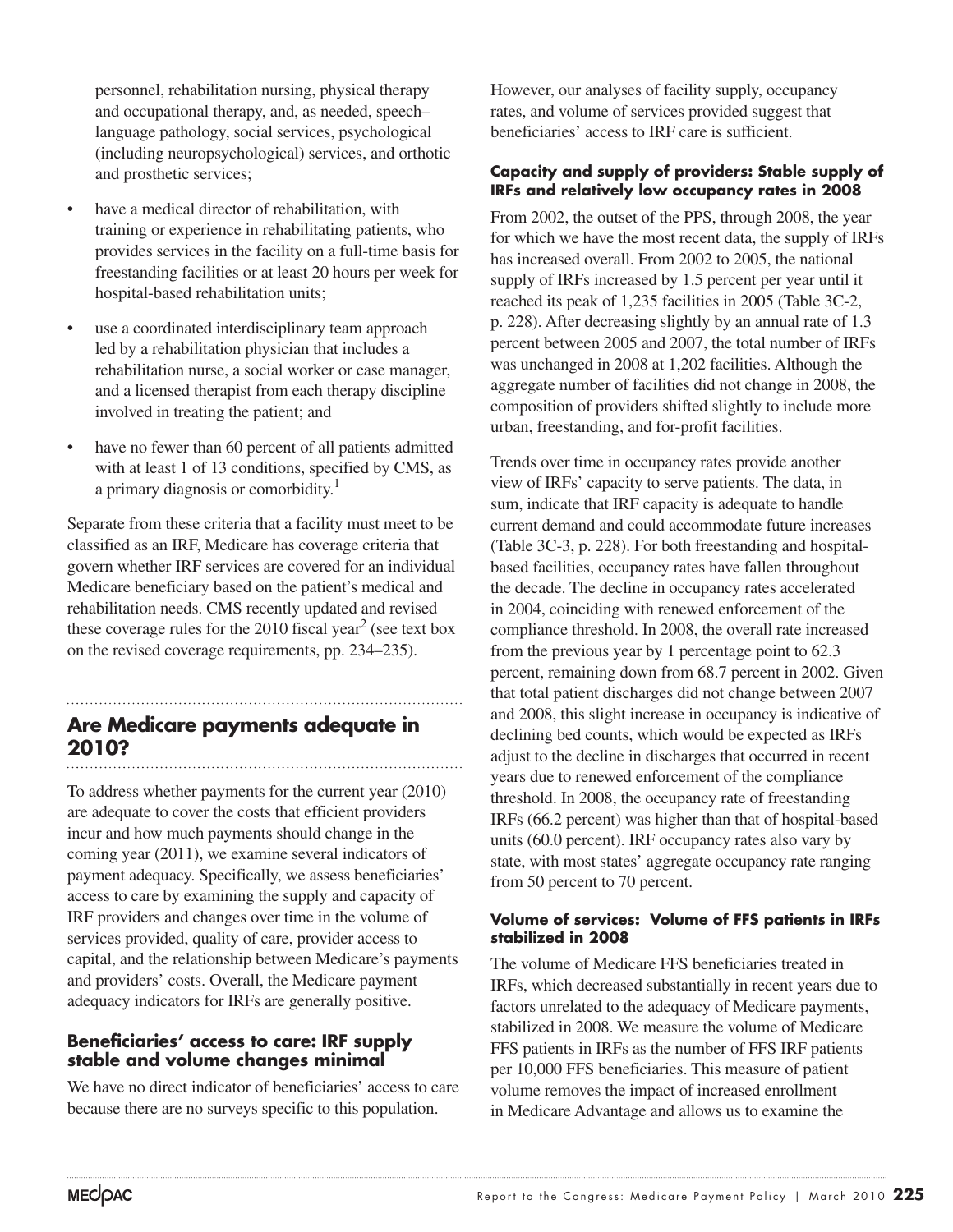### **The compliance threshold for inpatient rehabilitation facilities**

The "compliance threshold" refers to a<br>
requirement stipulating that inpatient<br>
rehabilitation facilities (IRFs) must serve a<br>
sertein gregorian of potients with extein discusses requirement stipulating that inpatient certain proportion of patients with certain diagnoses that CMS identified as typically requiring intensive inpatient rehabilitation. The intent of the compliance threshold is to distinguish IRFs from acute care hospitals in terms of primarily serving patients with conditions that CMS finds most indicative of the need for intensive inpatient rehabilitation. Currently, 60 percent of IRF cases at an individual facility must fall

into 1 of the 13 diagnoses that CMS specified in 2004. Initially, from 1984 to 2004, the compliance threshold required that 75 percent of an IRF's cases fall in 1 of 10 diagnoses (Figure 3C-2). In 2002, CMS—at the time called the Health Care Financing Administration discovered that its contracted fiscal intermediaries were using inconsistent methods to enforce the compliance threshold and that many IRFs did not comply with the rule. 3 As a result, CMS suspended its enforcement of the rule until it could determine whether the regulation should be modified.

#### **FIGURE FIGURE F I G U R E 6-1 3C–2 3C –2**

**Change in the inpatient rehabilitation facility compliance criteria Change in the inpatient rehabilitation facility criteria**



226 Inpatient rehabilitation facility services: Assessing payment adequacy and updating payments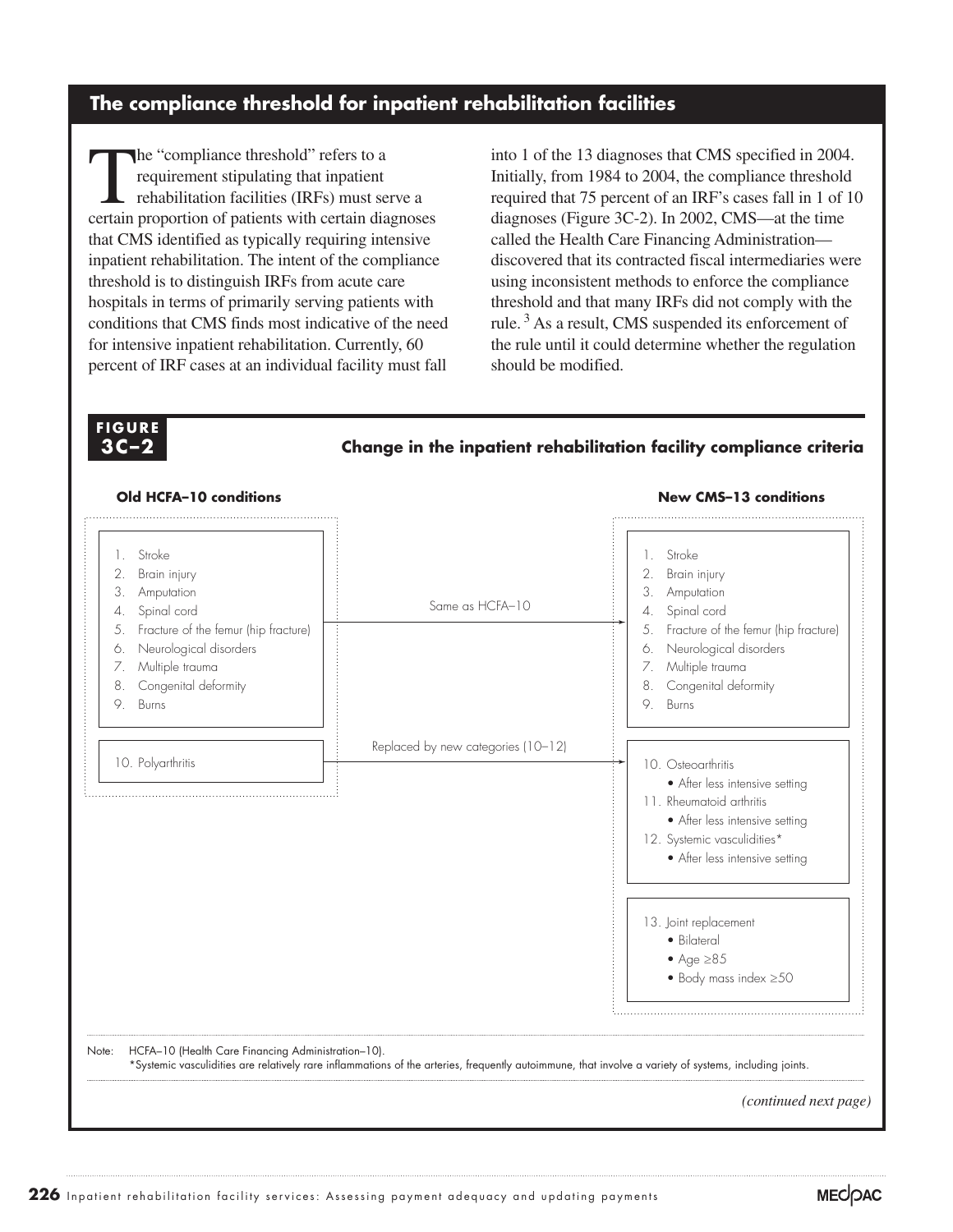## **The compliance threshold for inpatient rehabilitation facilities (cont.)**

In 2004, CMS redefined the arthritis conditions that counted toward the 75 percent rule to include only three specific types of arthritis. In addition, CMS clarified that only a subset of major joint replacement patients—the largest category of IRF patients in 2004—would count toward the 75 percent rule. These changes contributed to the reduction in the volume of patients admitted to IRFs that has occurred since 2004. The average case mix of IRF patients also increased during this period, as IRFs admitted fewer joint replacement patients and other types of patients who did not count toward the compliance threshold. These patients tended to be less complex, as measured by the IRF prospective payment system (PPS) relative payment weights, than other IRF patients. CMS created a four-year transition period for IRFs' compliance with the revised 75 percent rule. The Deficit Reduction Act of 2005 (DRA) added a year to the transition. As amended by the DRA, the policy was:

- 50 percent of the IRFs' total patient population must meet the revised regulations in cost reporting years beginning on or after July 1, 2004, through June 30, 2005;
- 60 percent, in cost reporting years beginning on or after July 1, 2005, through June 30, 2007;
- 65 percent, in cost reporting years beginning on or after July 1, 2007, through June 30, 2008; and
- 75 percent in cost reporting periods beginning on or after July 1, 2008.

However, the Medicare, Medicaid, and SCHIP Extension Act of 2007 (MMSEA) rolled back the compliance threshold to 60 percent and capped it at that level permanently, starting with cost reporting

prevalence of IRF use among Medicare FFS enrollees. In 2002, 115 of 10,000 FFS beneficiaries had an inpatient stay at an IRF; in 2004, this figure grew to 125 IRF patients but, by 2007, it declined to 96 IRF patients, a 23.0 percent decrease over three years (Table 3C-1, p. 224). The substantial decline in IRF FFS patients between 2004 and 2007 was largely the result of providers' adjustment to the CMS compliance threshold. Increased medical review of

periods beginning on or after July 1, 2007. It also made permanent, via statute, CMS's discretionary policy of allowing IRFs to count patients toward the compliance threshold if they had comorbidities (rather than primary diagnoses) that were among 1 of the 13 qualifying conditions. In addition, the legislation set the update for IRF base payment rates at zero for the last half of fiscal year 2008 and for all of fiscal year 2009 and directed the Secretary of Health and Human Services to study access to IRF care under the compliance threshold. This study would include an examination of conditions that are commonly treated in IRFs but that do not count toward the compliance threshold, as well as an analysis of alternatives to or refinements of the compliance criteria, specifically with respect to patients' functional status, their diagnoses, and their comorbidities. The Secretary was required to submit a report on these analyses to the Congress no later than 18 months after the date of enactment of the MMSEA, but this report had not been published as of January 2010.

Renewed enforcement of the compliance threshold in 2004 was controversial. Even though a threshold had been in place since 1984, CMS did not consistently enforce it. The revised rule categorized large classes of admissions as not counting toward the compliance threshold. In particular, CMS concluded that most joint replacement patients did not need the intensive rehabilitation services that IRFs provided and could receive rehabilitation services from alternative providers, such as acute care hospitals, skilled nursing facilities, outpatient rehabilitation providers, and home health agencies. IRFs not in compliance with the revised rule would lose their IRF classification and would be paid acute inpatient PPS rates for all cases, which generally are much lower than IRF PPS rates.<sup>4</sup>

IRF claims by CMS contractors may also have contributed to the decline in IRF admissions.<sup>5</sup> The sharp decline in volume tapered off in 2008, slowing down from an annual decrease of 8.3 percent between 2004 and 2007 to a minimal decrease of 0.6 percent in 2008. This stabilization in IRF volume in 2008 coincides with actions taken by the Congress in late 2007 to permanently cap the compliance threshold at 60 percent.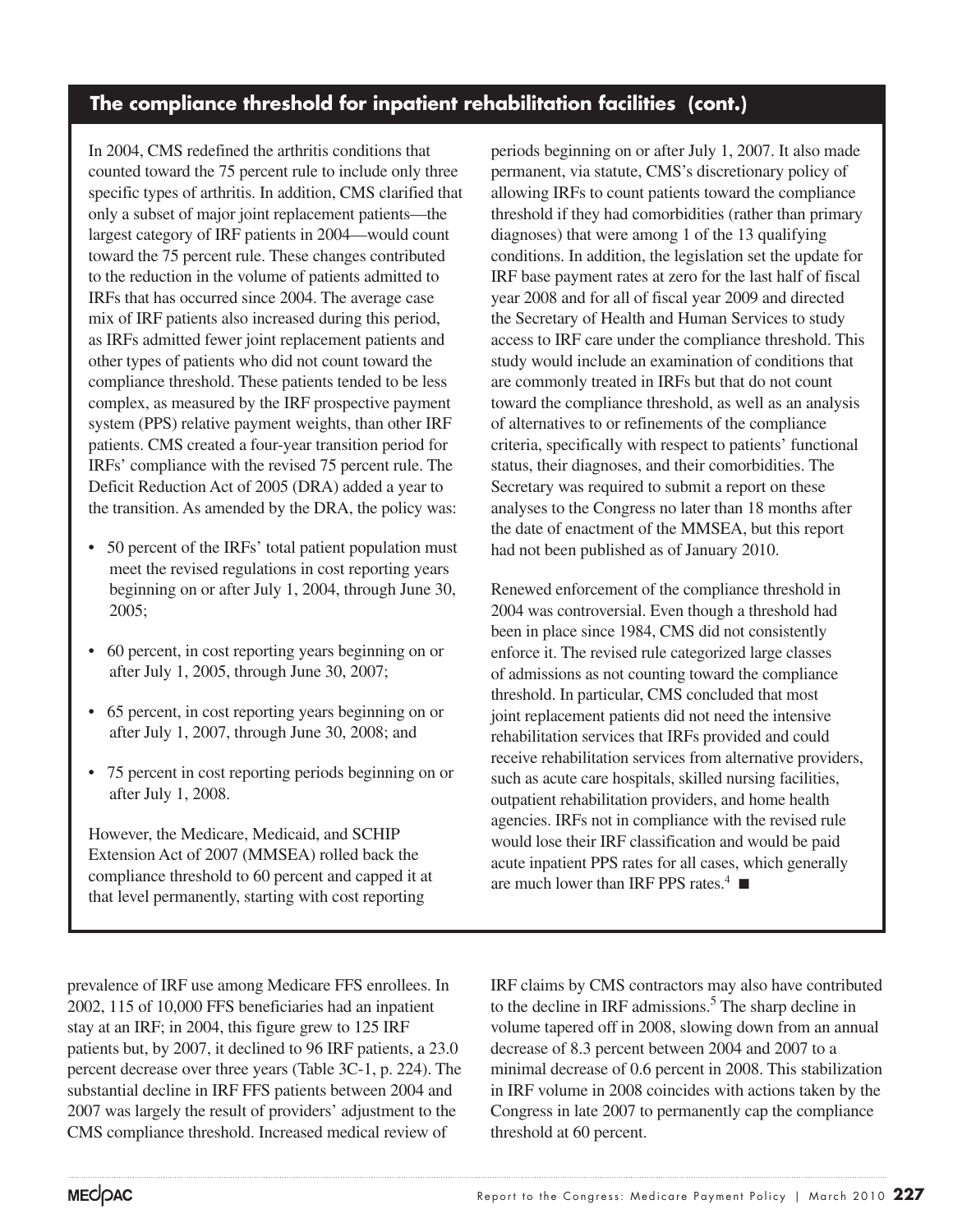# **T A B L E**

#### **3C –2 Supply of IRFs stabilizes in 2008**

|                    | <b>TEFRA</b> |       | <b>PPS</b> |       |       |      |        | Average annual percent change |           |           |  |
|--------------------|--------------|-------|------------|-------|-------|------|--------|-------------------------------|-----------|-----------|--|
| <b>Type of IRF</b> | 2001         | 2002  | 2004       | 2005  | 2006  | 2007 | 2008   | 2002-2005                     | 2005-2007 | 2007-2008 |  |
| All IRFs           | 1.144        | 1.181 | ,221       | ,235  | .225  | .202 | 202, ا | 1.5%                          | $-1.3%$   | 0.0%      |  |
| Urban              | 984          | 1.002 | 024, ا     | .025  | 1,016 | 998  | 1,000  | 0.8                           | $-1.3$    | 0.2       |  |
| Rural              | 160          | 179   | 197        | 210   | 209   | 204  | 202    | 5.5                           | $-1.4$    | $-1.0$    |  |
| Freestanding       | 212          | 214   | 217        | 217   | 217   | 219  | 221    | 0.5                           | 0.5       | 0.9       |  |
| Hospital based     | 932          | 967   | .004       | 1.018 | 1.008 | 983  | 981    | 1.7                           | $-1.7$    | $-0.2$    |  |
| Nonprofit          | 724          | 751   | 768        | 768   | 758   | 740  | 738    | 0.7                           | $-1.8$    | $-0.3$    |  |
| For profit         | 270          | 274   | 292        | 305   | 299   | 288  | 291    | 3.6                           | $-2.8$    | 1.0       |  |
| Government         | 150          | 156   | 161        | 162   | 168   | 174  | 173    | 1.3                           | 3.6       | $-0.6$    |  |

Note: IRF (inpatient rehabilitation facility), TEFRA (Tax Equity and Fiscal Responsibility Act of 1982), PPS (prospective payment system). For all years, the rural/urban breakdown is by Core-Based Statistical Area definition.

Source: MedPAC analysis of the Provider of Services files from CMS.

Changes in patient mix have also occurred over time, due largely to the admission of a higher percentage of patients with diagnoses that meet the compliance threshold. The percentage of IRF cases that involve 1 of the 13 CMSspecified conditions has increased over time, according to analysis of proprietary data for a sample of IRFs (Table 3C-4).<sup>6</sup> In the first three years of renewed enforcement of the compliance threshold (2004–2006), the aggregate percent of Medicare cases meeting the threshold increased rapidly from 44.9 percent to 59.8 percent. However, when the Medicare, Medicaid, and SCHIP Extension Act of 2007 (MMSEA) capped the compliance threshold permanently

at 60 percent in 2007, the compliance rate increased a moderate 1.5 percentage points over the next three years, from 61.2 percent in 2007 to 62.7 percent in 2009.

The average case mix of IRF patients has also increased in severity, resulting in higher payments per case and increased average lengths of stay. Cases that did not meet the compliance criteria were less complex, as measured by the IRF PPS relative payment weights, than cases that met the criteria in each of the years between 2004 and 2009, based on our analysis of proprietary data from eRehabData. com for a sample of IRFs. In 2004, for example, the relative payment weight for compliant cases averaged

**T A B L E 3C –3 Occupancy rate declines until 2007, edges up in 2008 Occupancy rates 2002 2004 2005 2006 2007 2008 Percentage point change 2002–2004 2004–2007 2007–2008**

Freestanding 74.3 % 71.9% 67.7% 64.7 % 64.6 % 66.2 % –2.4% –7.3% 1.6% Hospital based 65.5 65.3 62.9 60.4 59.5 60.0 –0.2 –5.8 0.5

Total 68.7 67.5 64.6 61.9 61.3 62.3 –1.2 –6.2 1.0

Note: Occupancy rate calculated based on total patient days divided by bed days available during the facility's cost reporting period.

Source: MedPAC analysis of Medicare cost report data from CMS.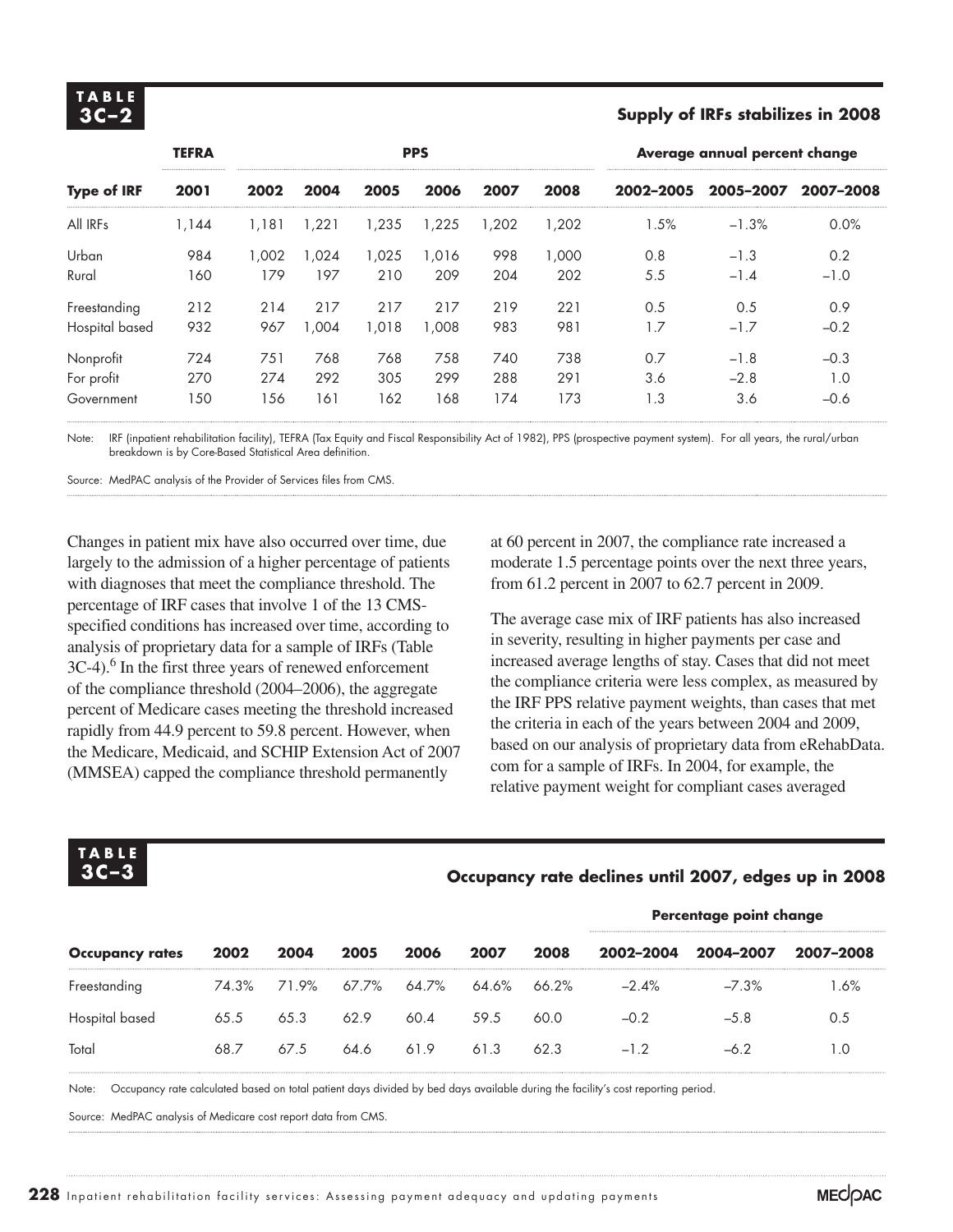| $\begin{array}{c}\n 1A BLE \\  3C-4\n \end{array}$ | <b>Compliance rate of Medicare IRF cases increases, 2004-2009</b> |       |       |       |          |          |
|----------------------------------------------------|-------------------------------------------------------------------|-------|-------|-------|----------|----------|
|                                                    | 2004                                                              | 2005  | 2006  | 2007  | 2008     | 2009     |
| Estimated compliance rate of Medicare IRF cases    | 44.9%                                                             | 55.5% | 59.8% | 61.2% | $61.4\%$ | $62.7\%$ |

Note: IRF (inpatient rehabilitation facility). The data for 2009 are limited to discharges that occurred between January and September 2009. The compliance rate is the percent of IRF cases that fall into 1 of 13 CMS specified diagnoses. As of July 2007, 60 percent of a facility's cases must fall into one of these diagnoses for the facility to be paid as an IRF.

Source: MedPAC analysis of data from eRehabData®.

about 1.3, compared with about 0.9 for noncompliant cases. In 2009, the relative payment weight for compliant cases was 1.4, compared with 1.1 for noncompliant cases. Consequently, as IRFs adjusted their admission patterns to meet the compliance threshold, the average case mix of the IRF patient population has increased over time. According to our analysis of Inpatient Rehabilitation Facility–Patient Assessment Instrument (IRF–PAI) data, IRFs experienced an overall 2.3 percent increase in Medicare case mix from the first half of 2008 to the first half of 2009. The continued growth in case mix for 2009 appears to reflect continued movement away from hip and knee replacements, which have lower weight, as well as some increase in the severity of other patients treated by IRFs. As the average case

mix of IRF patients increases, payment per case and the average length of stay (ALOS) are expected to increase as well. In the three periods (2002–2004, 2004–2007, and 2007–2008), payments per case increased at average annual rates of 9.1 percent, 6.7 percent, and 3.1 percent, respectively (Table 3C-1, p. 224). Although the ALOS in IRFs declined between 2002 and 2004, a trend consistent with implementation of the IRF PPS, the ALOS reversed trends and increased gradually from 2004 to 2008 as case mix increased.

This change in case mix is also apparent if we look at the shift in the diagnosis profile of Medicare FFS IRF patients since 2004 (Table 3C-5). Notably, among these cases, the relative share of major joint replacements of



#### **3C –5 IRF patient mix has changed, 2004–2009**

|                                 |       | Percentage |       |       |       |       |                            |
|---------------------------------|-------|------------|-------|-------|-------|-------|----------------------------|
| <b>Type of case</b>             | 2004  | 2005       | 2006  | 2007  | 2008  | 2009* | point change,<br>2004-2009 |
| Stroke                          | 16.6% | 19.0%      | 20.4% | 20.9% | 20.4% | 20.6% | 4.0                        |
| Fracture of the lower extremity | 13.1  | 15.0       | 16.1  | 16.4  | 16.0  | 15.5  | 2.4                        |
| Major joint replacement of the  |       |            |       |       |       |       |                            |
| lower extremity                 | 24.0  | 21.3       | 17.8  | 15.0  | 13.1  | 11.4  | $-12.6$                    |
| Debility                        | 6.1   | 5.8        | 6.2   | 7.7   | 9.1   | 9.2   | 3.1                        |
| Neurological disorders          | 5.2   | 6.2        | 7.0   | 7.8   | 8.0   | 9.0   | 3.8                        |
| Brain injury                    | 3.9   | 5.2        | 6.0   | 6.7   | 7.0   | 7.3   | 3.4                        |
| Other orthopedic conditions     | 5.1   | 5.1        | 5.2   | 5.5   | 6.0   | 6.3   | 1.2                        |
| Cardiac conditions              | 5.3   | 4.2        | 4.0   | 4.2   | 4.6   | 4.9   | $-0.4$                     |
| Spinal cord injury              | 4.2   | 4.5        | 4.6   | 4.6   | 4.3   | 4.3   | 0.1                        |
| Other                           | 16.4  | 13.8       | 12.8  | 11.3  | 11.3  | 11.5  | $-4.9$                     |

Note: IRF (inpatient rehabilitation facility), FFS (fee-for-service). Other includes conditions such as amputations, major multiple trauma, and pain syndrome. Numbers may not sum to 100 percent due to rounding.

\*Data taken from January through June of 2009.

Source: MedPAC analysis of Inpatient Rehabilitation Facility–Patient Assessment Instrument data from CMS.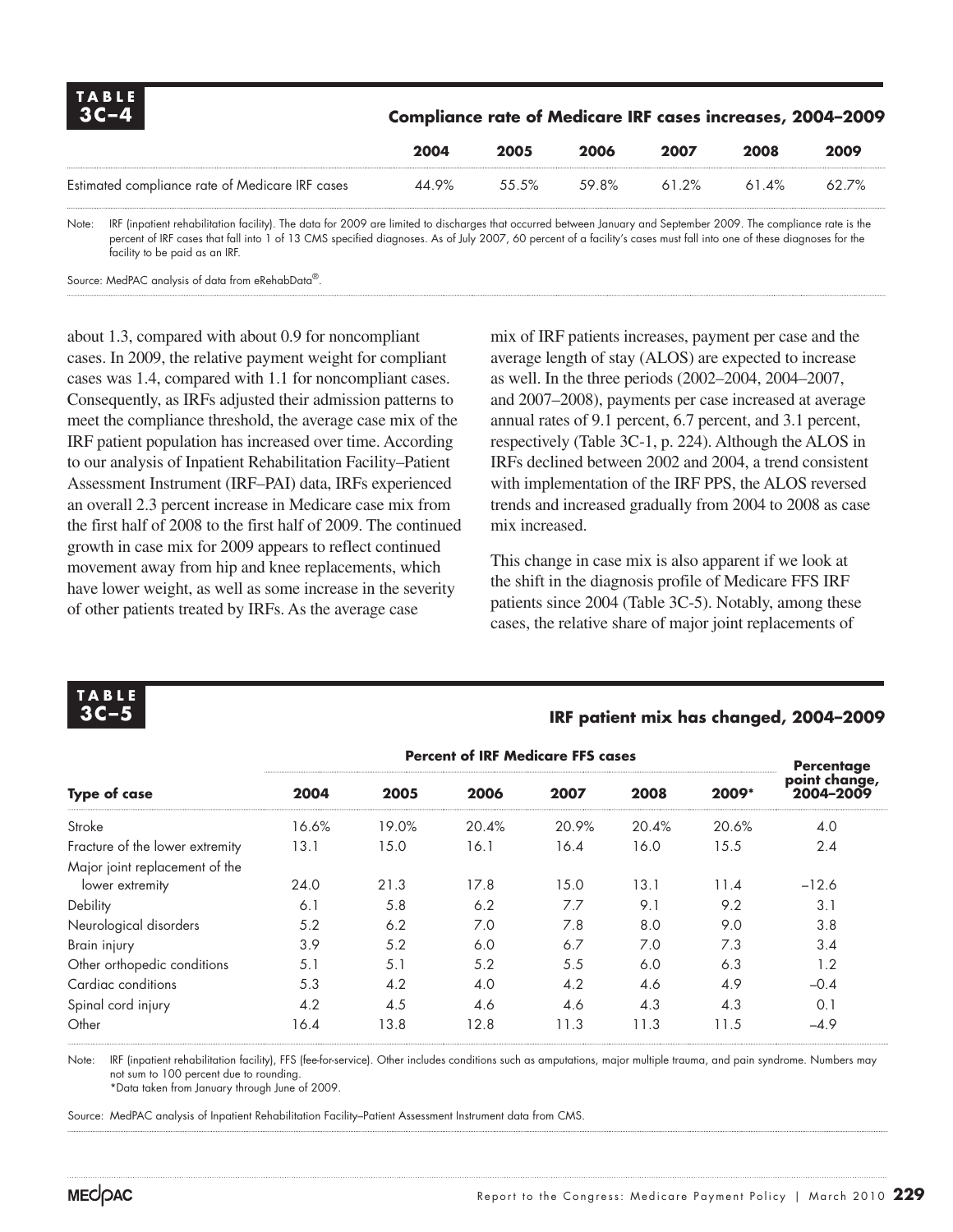#### **3C –6 Share of hospital discharges to IRFs declined for hip and knee replacements, but remained stable for stroke**

|              |                                 |      |      | <b>Percent of DRG discharges</b> | Percentage point change<br>in DRG share |      |                          |           |
|--------------|---------------------------------|------|------|----------------------------------|-----------------------------------------|------|--------------------------|-----------|
| <b>DRG</b>   | <b>Discharge</b><br>destination | 2004 | 2005 | 2006                             | 2007                                    | 2008 | 2004-2007                | 2007-2008 |
| Major joint  | <b>IRF</b>                      | 28%  | 24%  | 20%                              | 16%                                     | 14%  | $-12%$                   | $-2%$     |
| replacement/ | SNF/swing bed                   | 33   | 34   | 35                               | 36                                      | 36   | 3                        | 0         |
| hip and knee | Home health                     | 21   | 25   | 27                               | 29                                      | 30   | 8                        |           |
| replacement  | All other settings              | 18   | 18   | 18                               | 19                                      | 19   |                          | 0         |
| Stroke       | <b>IRF</b>                      | 18   | 18   | 19                               | 19                                      | 19   |                          | 0         |
|              | SNF/swing bed                   | 27   | 26   | 26                               | 26                                      | 25   | -                        | -1        |
|              | Home health                     | 11   |      | 12                               | 12                                      | 12   |                          | $\Omega$  |
|              | All other settings              | 45   | 44   | 44                               | 44                                      | 44   | $\overline{\phantom{0}}$ | 0         |

Note: IRF (inpatient rehabilitation facility), DRG (diagnosis related group), SNF (skilled nursing facility). All other settings includes outpatient care, other inpatient facilities, or home. Numbers (percent of DRG discharges) may not sum to 100 percent due to rounding.

Source: MedPAC analysis of hospital inpatient Medicare claims data from CMS.

the lower extremity fell from 24.0 percent to 11.4 percent between 2004 and the first half of 2009. This decline is consistent with the more limited definition of compliant joint replacement cases adopted by CMS in 2004. During the same period, the relative share of stroke and fracture of the lower extremity cases increased from a combined 29.7 percent of cases to 36.1 percent.

In contrast, cases of debility, neurological disorders, and brain injury in IRFs have increased in both relative and absolute terms. Collectively, between 2004 and the first half of 2009, the relative share of these three conditions of all Medicare FFS cases increased from 15.2 percent to 25.5 percent. Between 2004 and 2008, the total number of Medicare FFS cases in IRFs for these three conditions also increased: 6.9 percent per year for brain injuries, 3.3 percent per year for neurological disorders, and 2.2 percent per year for debility (total case numbers not shown in Table 3C-5, p. 229). This absolute growth is particularly notable in light of the decrease in the FFS population since 2005. Growth in neurological disorder and brain injury cases may in part reflect facilities' greater focus on patients with conditions that meet the compliance threshold. The growth in debility cases is more surprising because it is not 1 of the 13 conditions included in the compliance threshold.

The decline in IRF FFS volume coinciding with renewed enforcement of the compliance threshold has raised

questions about the impact of the compliance threshold on beneficiaries' access to care. The decrease in IRF patient volume is difficult to interpret because we cannot identify beneficiaries who would have received care in an IRF if not for the compliance threshold. If patients who need intensive rehabilitation are able to obtain appropriate care in other settings, the reduction in IRF patient volume over the last few years—while significant—may not constitute an access problem. To draw inferences about the effects of the compliance threshold on beneficiary access to care, we analyzed changes in post-hospital discharge destinations for patients likely to need rehabilitation from 2004 to 2008. We found that among stroke cases—a condition that CMS has continued to identify as appropriate for admission to IRFs, without qualifications—the share of hospital patients discharged to IRFs and other settings has remained largely unchanged (Table 3C-6). In contrast, for hip and knee replacement cases, a condition for which CMS has limited the types of cases that count toward the compliance threshold, the relative share of hospital patients discharged to IRFs has halved between 2004 and 2008. However, the share of patients with hip and knee replacements discharged to SNFs and home health agencies has increased during this period, filling in for the drop in discharges going to IRFs and suggesting that these beneficiaries were able to obtain rehabilitation care in other settings.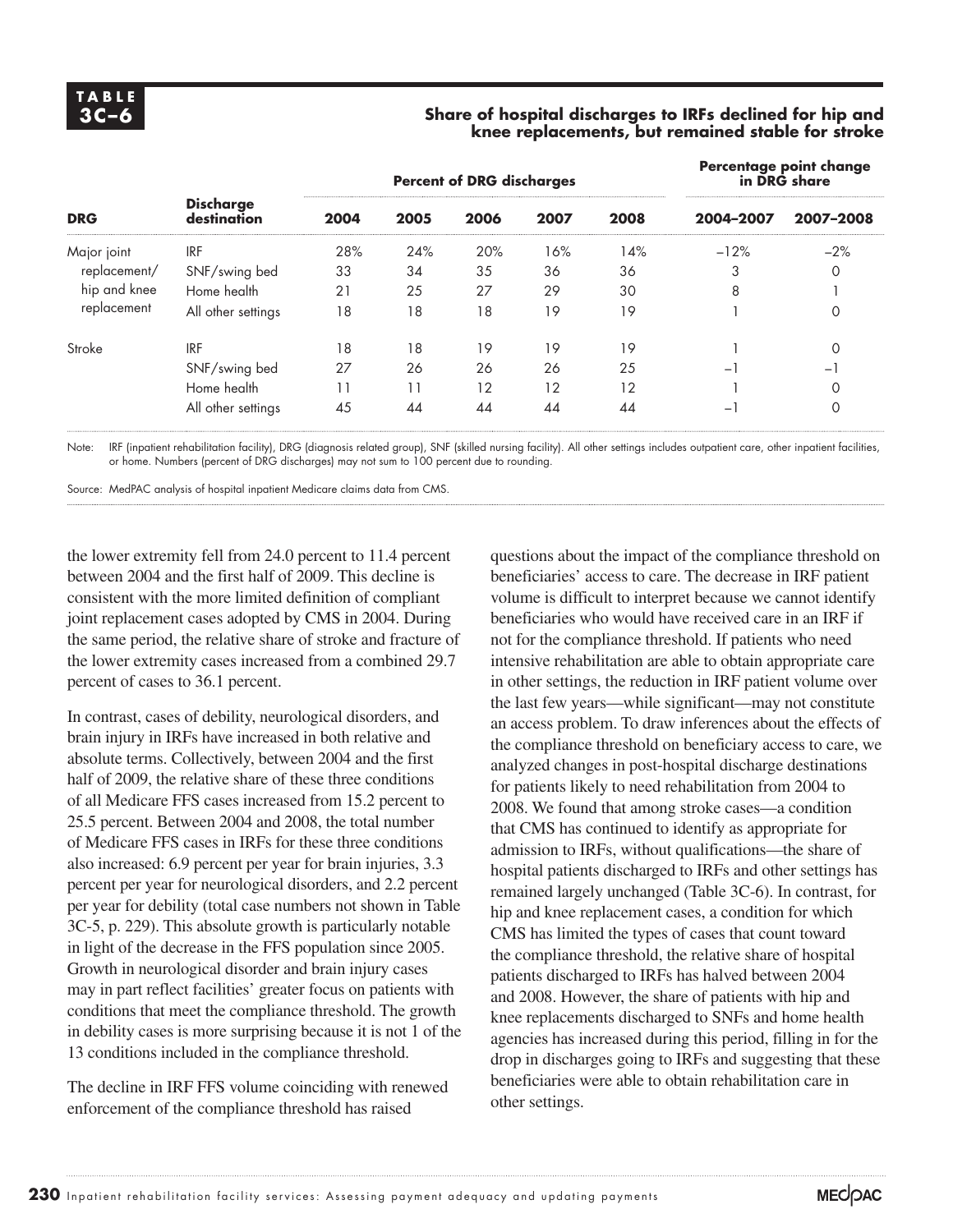It is difficult to assess whether the rehabilitation care received is comparable across different post-acute settings in terms of quality, outcomes, and costliness. A Commission-sponsored study conducted by RAND found that post-acute care for a hip or knee replacement patient treated in an IRF cost Medicare roughly \$4,400 more than care for a similar patient treated in a SNF in 2002 and 2003, but this finding must be interpreted cautiously (Beeuwkes Buntin et al. 2005). In measuring costs, this study did not consider costs associated with physician and outpatient services. In terms of outcomes, the study found that IRF patients were less likely than SNF patients to be institutionalized. The study made its best effort to control for observable and unobservable patient characteristics that influence the selection of a site of care, but the study acknowledged the difficulty of doing this fully and indicated that it could not rule out that some selection effects may remain. In addition, the study was unable to do a systematic analysis of functional gain, a more direct outcome measure for patients with hip and knee replacements than institutionalization, because of the lack of common patient assessment instruments across sites of service. As a result, given data and methodological limitations, it is difficult to draw definitive conclusions about the relative costs and outcomes for patients with hip and knee replacements in IRFs versus those in SNFs. In future work, we intend to continue to explore differences in costs and outcomes across post-acute care settings.

The Deficit Reduction Act of 2005 required CMS to implement a demonstration project under which the agency would develop and field a uniform post-acute care patient assessment instrument, with the goal of comparing patients and outcomes across settings to assess the potential to rationalize Medicare payments for postacute care across settings. The common patient assessment instrument has been developed, and data collection began in early 2008. The corresponding final report is due in July 2011. Efforts like this demonstration to develop a common patient assessment instrument are important for potential future efforts to develop a site-neutral payment system for post-acute care. The Commission supports the concept of a payment system for post-acute care that is based on a patient's clinical needs rather than on the location of care.

#### **Quality of care: Indicators show improvement, but case-mix changes hinder drawing inferences about quality trends**

Our indicators of quality of care provided by IRFs show some improvement from 2004 to 2009, although changes

in IRF patient mix over time make it difficult to ascertain whether it represents a true change in quality. To assess quality, we use a measure commonly tracked by the industry: the difference between admission and discharge scores for the Functional Independence Measure™ (FIM™), which is incorporated in the IRF–PAI. The 18 item FIM measures the level of disability in physical and cognitive functioning and the burden of care for a patient's caregivers (Deutsch et al. 2005). The total FIM score can range from 18 to 126, with a higher number meaning more functional independence.<sup>7</sup>

To measure quality improvement, we use the average FIM score at discharge minus the average FIM score at admission (commonly referred to as FIM gain). A larger number indicates more gain in functional independence between admission and discharge. We report this measure in two ways: we compare differences for all FFS Medicare patients treated in an IRF and for a subset of Medicare patients who were discharged home from an IRF.

Between 2004 and 2009, FIM gain between IRF admission and discharge increased for all Medicare FFS patients and the subset of patients who were discharged home (Table 3C-7, p. 232). Between 2004 and 2009, FIM gain increased 2.4 points for all FFS patients, from 22.4 to 24.8; among FFS patients discharged home, FIM gain increased 3.4 points, from 25.3 to 28.7.

The increases in FIM gain, however, may not represent actual quality improvements over time, as these estimates do not take into account underlying changes in patient case mix. For these FIM gains to accurately measure IRF quality over time, the functional status of patients at admission must be similar throughout the comparison period. In recent years, however, patients have had lower functional scores at admission than those in earlier years, reinforcing our observation that IRF patient severity has increased over time. Patients with a lower functional score at admission, by definition, have more potential to improve their FIM score over the course of their IRF stay. Consequently, it is unclear whether the higher FIM gain we observe over time is due to an improvement in quality or because IRFs have admitted a more impaired group of patients with more potential for improvement. We are analyzing risk-adjusted functional gain and other potential quality measures, which we anticipate will help us better measure trends in IRF quality in the future.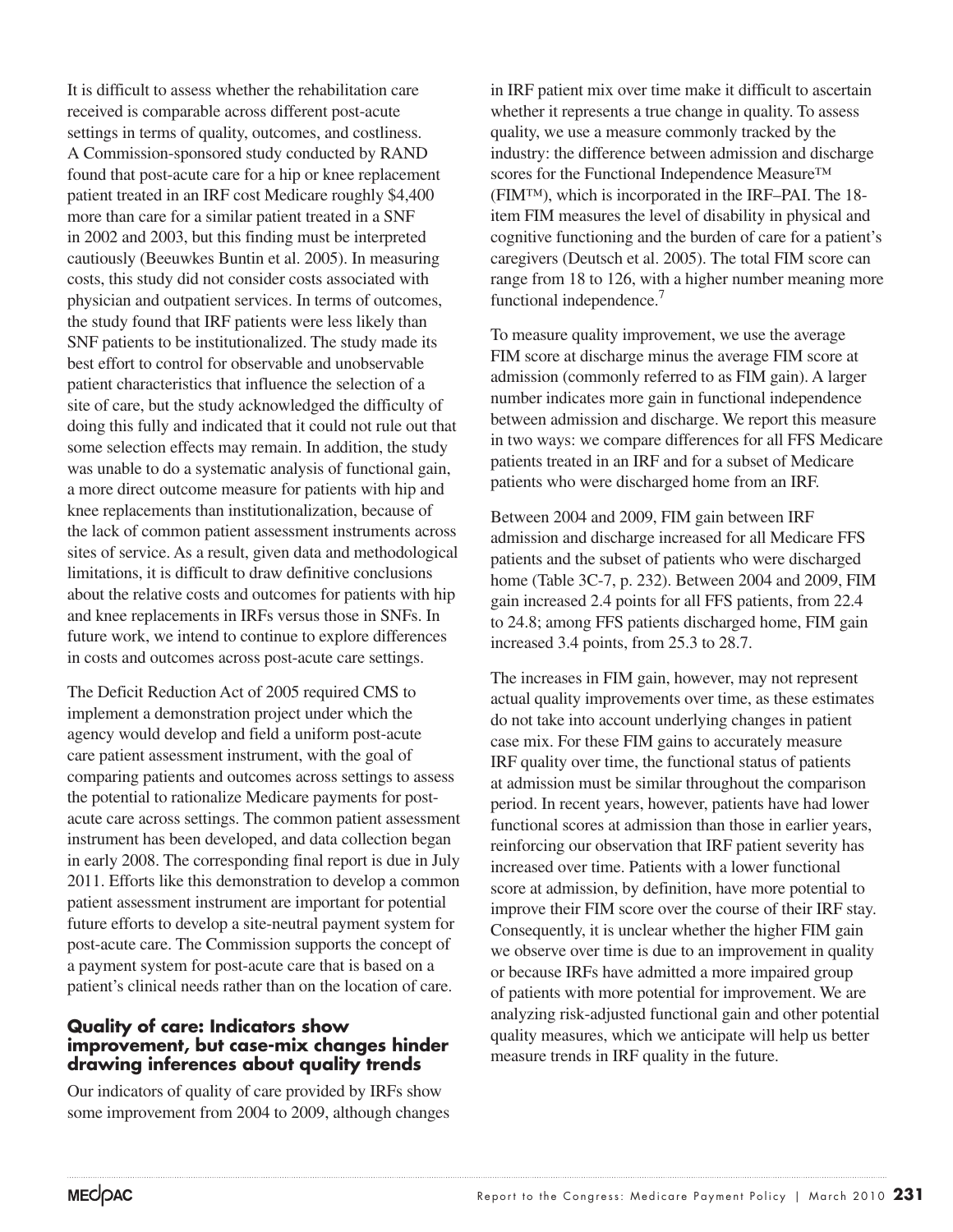| TABLE |  |  |
|-------|--|--|
|       |  |  |

#### **3C –7 IRF patients' functional gain has increased**

| 2004<br>68.0 | 2005<br>66.1 | 2006<br>63.6 | 2007 | 2008 | 2009 |
|--------------|--------------|--------------|------|------|------|
|              |              |              |      |      |      |
|              |              |              |      |      |      |
|              |              |              | 62.2 | 61.2 | 60.0 |
| 90.4         | 89.3         | 87.1         | 86.1 | 85.5 | 84.8 |
| 22.4         | 23.2         | 23.5         | 23.9 | 24.2 | 24.8 |
|              |              |              |      |      |      |
| 71.9         | 70.2         | 68.0         | 66.6 | 65.7 | 64.6 |
| 97.1         | 96.6         | 94.9         | 94.2 | 93.8 | 93.3 |
| 25.3         | 26.4         | 26.9         | 27.6 | 28.1 | 28.7 |
|              |              |              |      |      |      |

Note: IRF (inpatient rehabilitation facility), FIM™ (Functional Independence Measure™). FIM™ scores measure a patient's level of physical and cognitive functioning and range from 18 to 126, with a higher score indicating more functional independence. FIM™ gain may not equal FIM™ at discharge minus FIM™ at admission due to rounding. Data are for January 1–June 30 of each year.

Source: MedPAC analysis of Inpatient Rehabilitation Facility–Patient Assessment Instrument data from CMS.



#### **3C-3** Overall, IRFs' payments per case have **risen faster than costs, 1999–2008 IRFs' payments per case have**



Note: IRF (inpatient rehabilitation facility), TEFRA (Tax Equity and Fiscal Responsibility Act of 1982), PPS (prospective payment system). Data are from consistent two-year cohorts of IRFs. Costs are not adjusted for changes in case mix.

Source: MedPAC analysis of Medicare cost report data from CMS.

#### **Providers' access to capital: Credit markets appear to be normalizing**

In our March 2009 report, we noted that economy wide disruptions in the credit markets had caused the health care sector to experience difficulties accessing capital and that this measure was probably not a useful indicator of Medicare payment adequacy under the circumstances (Medicare Payment Advisory Commission 2009). However, credit markets appear to be recovering from the previous year and are operating in a more normal manner.

Four of five IRFs are hospital-based units that have access to capital through their parent institution. As described in greater detail in our chapter on hospital inpatient and outpatient services, hospitals' access to capital has normalized throughout 2009, as evidenced by lower hospital bond interest rates, a level of bond offerings  $\frac{1}{\text{S}}$  similar to that of 2007, and a steady amount of hospital construction. As a result, it is likely that hospital-based IRF units also have adequate access to capital.  $\mathfrak{a}$ 

As for freestanding facilities, an analysis of two major national chains finds that they continue to experience positive revenue growth and are able to access the capital markets. One major national chain of freestanding IRF providers is highly leveraged, but the providers' Medicare IRF margins remained high throughout 2008. In its quarterly report for the third quarter of 2009, the chain reported strong revenue growth, continued work  $WIII$ , continued work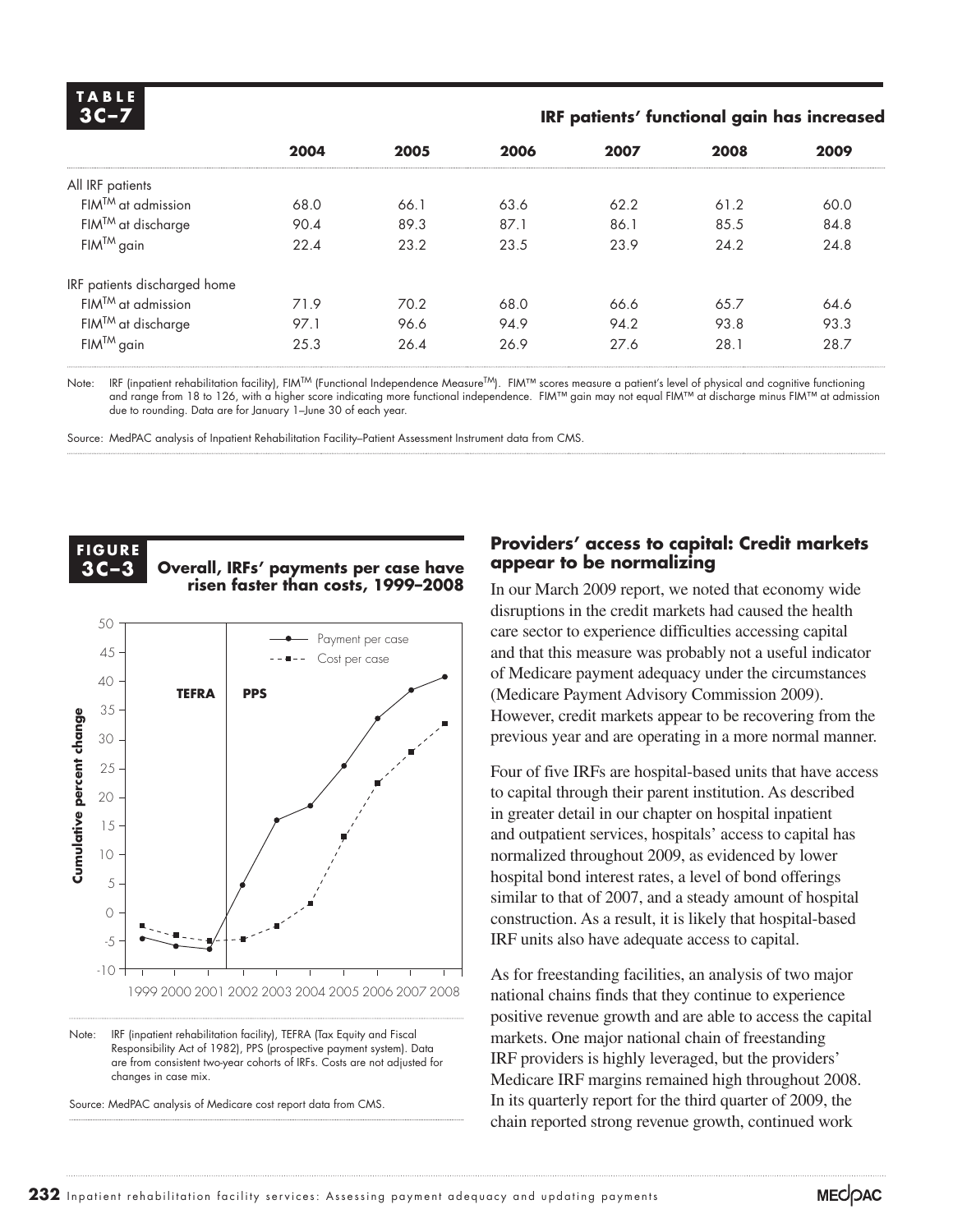# **T A B L E**

# **3C –8 IRFs' Medicare margins, by type**

|                    | <b>TEFRA</b> |       |       |       | <b>PPS</b> |        |        |        |
|--------------------|--------------|-------|-------|-------|------------|--------|--------|--------|
| <b>Type of IRF</b> | 2001         | 2002  | 2003  | 2004  | 2005       | 2006   | 2007   | 2008   |
| All IRFs           | 1.5%         | 10.9% | 17.8% | 16.6% | 13.2%      | 12.4%  | 11.9%  | 9.5%   |
| Urban              | 1.5          | 11.4  | 18.3  | 16.9  | 13.4       | 12.5   | 12.1   | 9.7    |
| Rural              | 1.1          | 5.8   | 12.4  | 13.7  | 11.8       | 10.6   | 10.0   | 7.4    |
| Freestanding       | 1.5          | 18.5  | 22.9  | 24.7  | 20.4       | 17.4   | 18.5   | 18.0   |
| Hospital based     | 1.5          | 6.2   | 14.8  | 12.1  | 9.3        | 9.6    | 8.1    | 4.2    |
| Nonprofit          | 1.6          | 6.6   | 14.6  | 12.7  | 10.3       | 10.7   | 9.7    | 5.3    |
| For profit         | 1.2          | 18.6  | 23.8  | 24.4  | 19.3       | 16.2   | 16.8   | 16.8   |
| Government         | N/A          | N/A   | N/A   | N/A   | N/A        | N/A    | N/A    | N/A    |
| Beds               |              |       |       |       |            |        |        |        |
| $1 - 10$           | 0.8          | 2.1   | 5.0   | 5.9   | 1.2        | $-0.3$ | $-1.4$ | $-5.0$ |
| $11 - 21$          | 1.1          | 3.5   | 12.2  | 10.1  | 6.7        | 7.1    | 5.7    | 0.6    |
| $22 - 59$          | 1.6          | 10.2  | 17.6  | 15.9  | 13.0       | 12.0   | 11.2   | 8.6    |
| $60+$              | 1.7          | 17.0  | 22.7  | 23.1  | 19.0       | 17.7   | 18.0   | 17.0   |

Note: IRF (inpatient rehabilitation facility), TEFRA (Tax Equity and Fiscal Responsibility Act of 1982), PPS (prospective payment system), N/A (not available). Governmentowned providers operate in a different context from other providers, so their margins are not necessarily comparable.

Source: MedPAC analysis of Medicare cost report data from CMS.

on several new facilities, and plans to refurbish existing facilities and expand into different markets, suggesting that it has access to the necessary capital. A second chain, operating six freestanding IRFs, has reported increased revenue and high margins in the third quarter of 2009; moreover, it financed its merger with another hospital company at the end of 2009 with a mix of fixed-income and equity offerings. Outside these two chains, most other freestanding facilities are independent or local chains of only a few providers (for profit or nonprofit). The extent to which these providers have access to capital is less clear.

#### **Medicare payments and providers' costs: Overall, IRFs' payments have grown faster than costs since implementation of the PPS**

With introduction of the IRF PPS in 2002, payments per case rose rapidly while growth in cost per case remained low in both 2002 and 2003 (Figure 3C-3). Renewed enforcement of the compliance threshold resulted in rapid growth in cost per case between 2004 and 2006, rising 10 percent per year on average, as case mix increased and the volume of cases declined. The decline in volume led to increased cost growth as occupancy rates fell and fixed

costs were spread over a smaller volume of cases. Between 2006 and 2008, cost growth slowed to an average of 5.1 percent per year as patient volume steadied.<sup>8</sup> Part of this cost growth was due to an increase in patient case mix. From 2004 onward, payment increases have not kept pace with cost growth, but, on net, payments have still grown faster than costs since implementation of the PPS.

#### **IRF Medicare margins declined in 2008 but remain healthy**

In aggregate terms, the financial performance of IRFs with respect to Medicare remained substantially positive through 2008. During the first two years of the IRF PPS, margins rose rapidly, reaching 17.8 percent in 2003 with all IRF provider types experiencing solid gains (Table 3C-8). After this rapid buildup, margins declined moderately each year but remained at a healthy 9.5 percent in 2008. The decline in margins over this period was mostly due to large drops in patient volume when fixed costs were being spread over fewer patients. The drop in margin from 2007 to 2008, however, was due largely to a mid-year drop in Medicare payment rates to 2007 levels.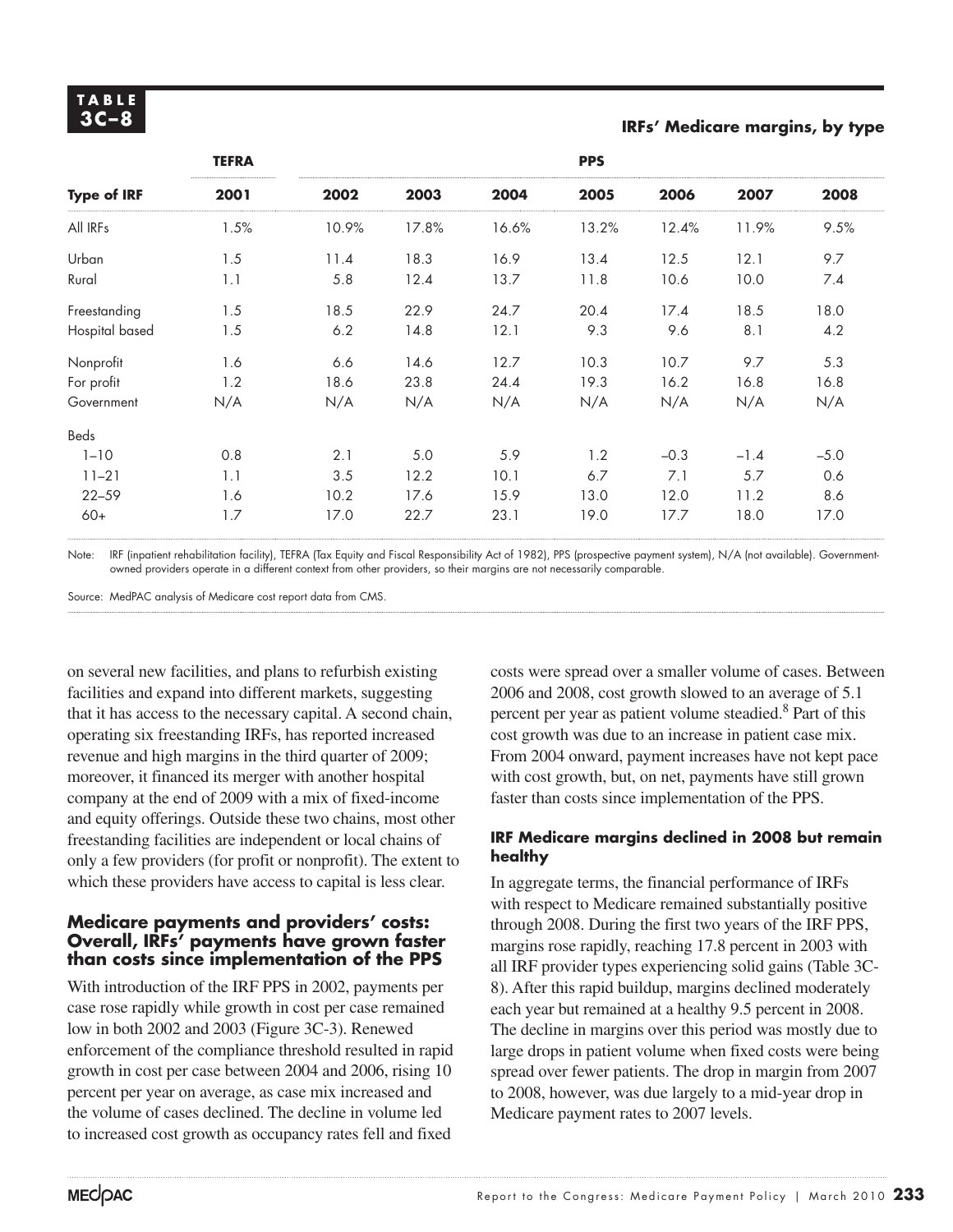## **Revised inpatient rehabilitation facility coverage requirements, effective January 2010**

In its inpatient rehabilitation facility (IRF)<br>prospective payment system 2010 final rule, Cl<br>revised the coverage requirements for IRF serv<br>The intent of this effort was twofold: (1) to update n its inpatient rehabilitation facility (IRF) prospective payment system 2010 final rule, CMS revised the coverage requirements for IRF services. the existing coverage policy developed more than 25 years ago to better reflect current practices in inpatient rehabilitation services and (2) to promote greater transparency and consistency in the medical review of IRF claims (Centers for Medicare & Medicaid Services 2009). Under the coverage criteria that took effect on January 1, 2010, the following requirements must be met for a beneficiary's IRF admission to be considered reasonable and necessary:

• The patient requires therapy in at least two disciplines (physical therapy, occupational therapy, speech–language pathology, or prosthetics/ orthotics), one of which must be physical or occupational therapy.

- The patient generally requires and can reasonably be expected to benefit from intensive rehabilitation therapy that most typically consists of three hours of therapy per day at least five days per week. Under this policy, an IRF admission for the purpose of assessing whether a patient is appropriate for IRF care is no longer covered. Moreover, therapy must begin within 36 hours from midnight of the day of admission.
- The patient is sufficiently medically stable at the time of the IRF admission to be able to actively participate in intensive therapy.
- The patient requires supervision by a rehabilitation physician. This requirement is satisfied by physician face-to-face visits with a patient at least three days a week.
- The patient requires an interdisciplinary approach to care.

*(continued next page)*

Like other Medicare sectors, margins vary substantially across providers. In 2008, IRF margins were –10.6 percent at the 25th percentile and 16.2 percent at the 75th percentile. Freestanding and for-profit IRFs—which had the highest margins in 2004 (greater than 20 percent) continued to exhibit the best financial performance in 2008 with margins of 18.0 percent and 16.8 percent, respectively.<sup>9</sup> In comparison, hospital-based IRFs and nonprofit IRFs had lower margins, at 4.2 percent and 5.3 percent, respectively. In 2008, urban IRFs also showed a slightly higher aggregate margin (9.7 percent) than rural IRFs (7.4 percent), despite a 21 percent payment add-on for rural facilities.

Medicare margins also vary by the size of the IRF, with larger IRFs having higher margins than smaller IRFs. The difference in financial performance between large and small IRFs can also be observed within freestanding and hospital-based facility categories.10 In addition to benefiting from economies of scale, large IRFs have higher occupancy rates than small IRFs, which likely contribute to their more favorable margins.

#### **Medicare margins for 2010**

To project the aggregate Medicare margin for 2010, we model the policy changes that went into effect in 2009 and 2010 as well as any policies scheduled to be in effect in 2011 other than the 2011 update. These policies include:

- holding the IRF base payment rate for fiscal year 2009 at the 2007 level, in accord with the MMSEA (this rate represents a 1.6 percent decrease in payments from the 2008 average level);  $^{11}$
- decreasing outlier payments for fiscal year 2009 by 0.7 percentage point to maintain a 3 percent outlier target (Centers for Medicare & Medicaid Services  $2008$ ;<sup>12</sup> and
- increasing payment rates by the full 2.5 percent market basket update for fiscal year 2010.

In recent years, the policy that we anticipated to have the most significant impact on projected margins was the phase-in of the compliance threshold. However, with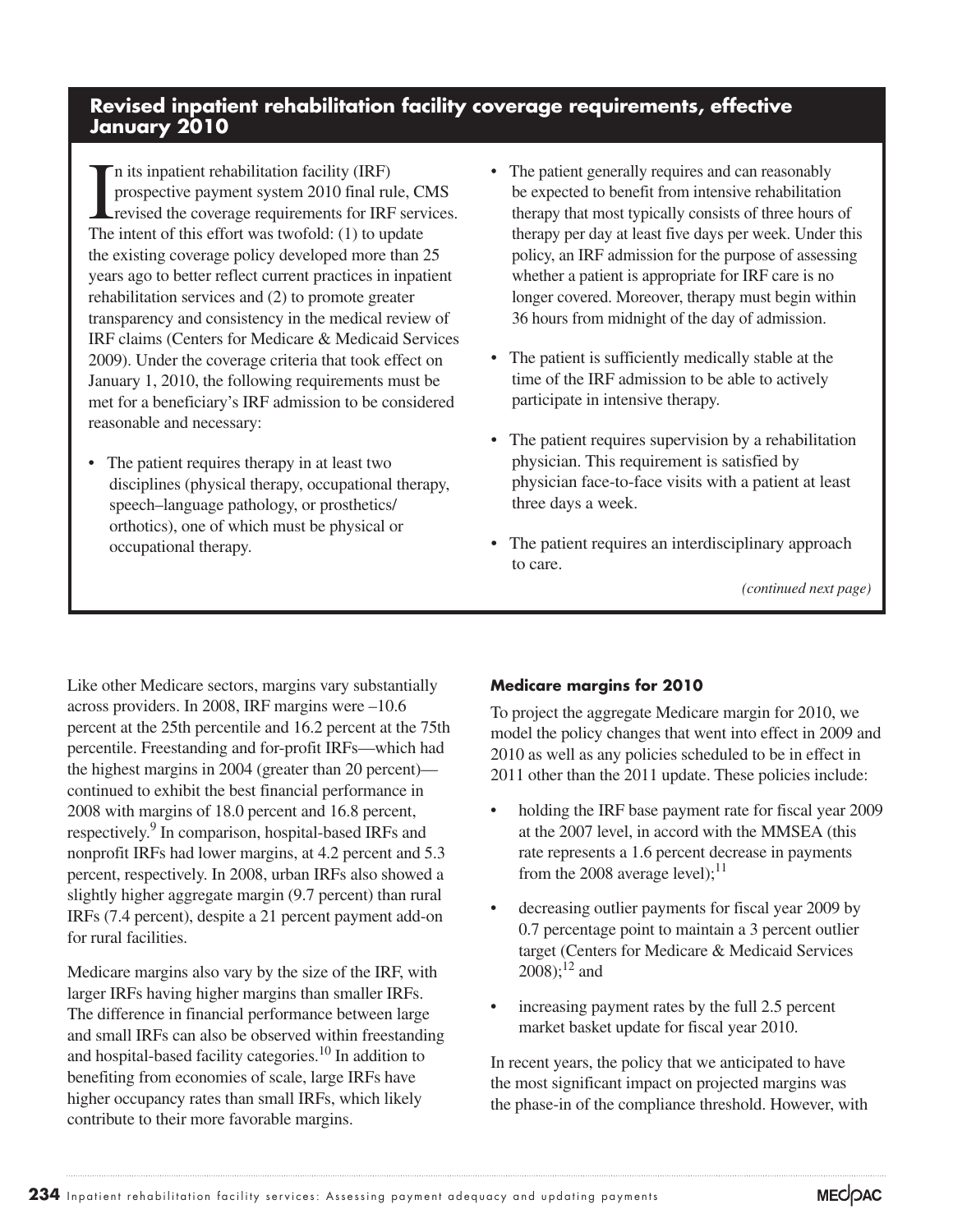## **Revised inpatient rehabilitation facility coverage requirements, effective January 2010 (cont.)**

As part of the coverage criteria, CMS established the following process and documentation requirements IRFs must follow to demonstrate that a patient meets the above coverage criteria:

- Comprehensive preadmission screening—Before an IRF admission (generally within 48 hours immediately preceding admission), a qualified clinician designated by a rehabilitation physician must adequately document the patient's condition and care needs to allow the rehabilitation physician to make an informed decision to admit the patient.
- Post-admission evaluation—A post-admission evaluation by a rehabilitation physician must occur within 24 hours of admission to verify that the preadmission screening information is accurate, identify relevant changes in the patient's condition, and begin development of a care plan.
- Individualized overall plan of care—Within 4 days of admission, an individualized overall plan of care must be developed by a rehabilitation physician for each patient.
- Interdisciplinary team—The interdisciplinary team is required to meet once per week, in contrast to the prior requirement of once every two weeks. The team must include a rehabilitation physician, a registered nurse with specialized training or experience in rehabilitation, a social worker or case manager, and a licensed therapist from each therapy discipline involved in treating the patient.
- A rehabilitation physician is required to approve the results of the preadmission screening, conduct the post-admission evaluation, and lead the interdisciplinary team. ■

the threshold now permanently capped at 60 percent, we believe IRFs will no longer need to reduce admissions to remain compliant. Occupancy rates for IRFs started to improve in 2008, with total patient volume also holding steady, suggesting that the decline in patient volume experienced by IRFs since 2004 has tapered off. Therefore, taking account of the recent legislation and other IRF policy changes, we project that aggregate Medicare margins will decline from 9.5 percent in 2008 to about 5.0 percent in 2010. The projected decrease in the margin is largely the result of the MMSEA provision that eliminated the IRF payment update for the second half of 2008 and for the full year 2009. The margin projection for 2010 assumes that costs will increase at the market basket and does not assume increased cost control efforts by IRFs in response to fiscal pressure from the MMSEA's elimination of IRF updates, the decline in discharges in recent years, or the recession. To the extent that IRFs restrain their cost growth in response to these economic pressures, the projected 2010 margin could be higher than we have estimated.

## **How should Medicare payments change in 2011?**

The statutory payment update for IRFs is the market basket for rehabilitation, psychiatric, and long-term care hospitals, which is currently forecast to be 2.4 percent for 2011.13 IRFs should be able to accommodate cost changes in fiscal year 2011 with payments held at 2010 levels.

#### **R E C O M M E N D A T I O N 3 C**

**The update to the payment rates for inpatient rehabilitation facility services should be eliminated for fiscal year 2011.**

#### **R A T I O N A L E 3 C**

Our indicators of Medicare payment adequacy are relatively positive. Capacity remains adequate to meet demand. Although IRFs' efforts to meet the compliance threshold since 2004 had a significant impact on IRF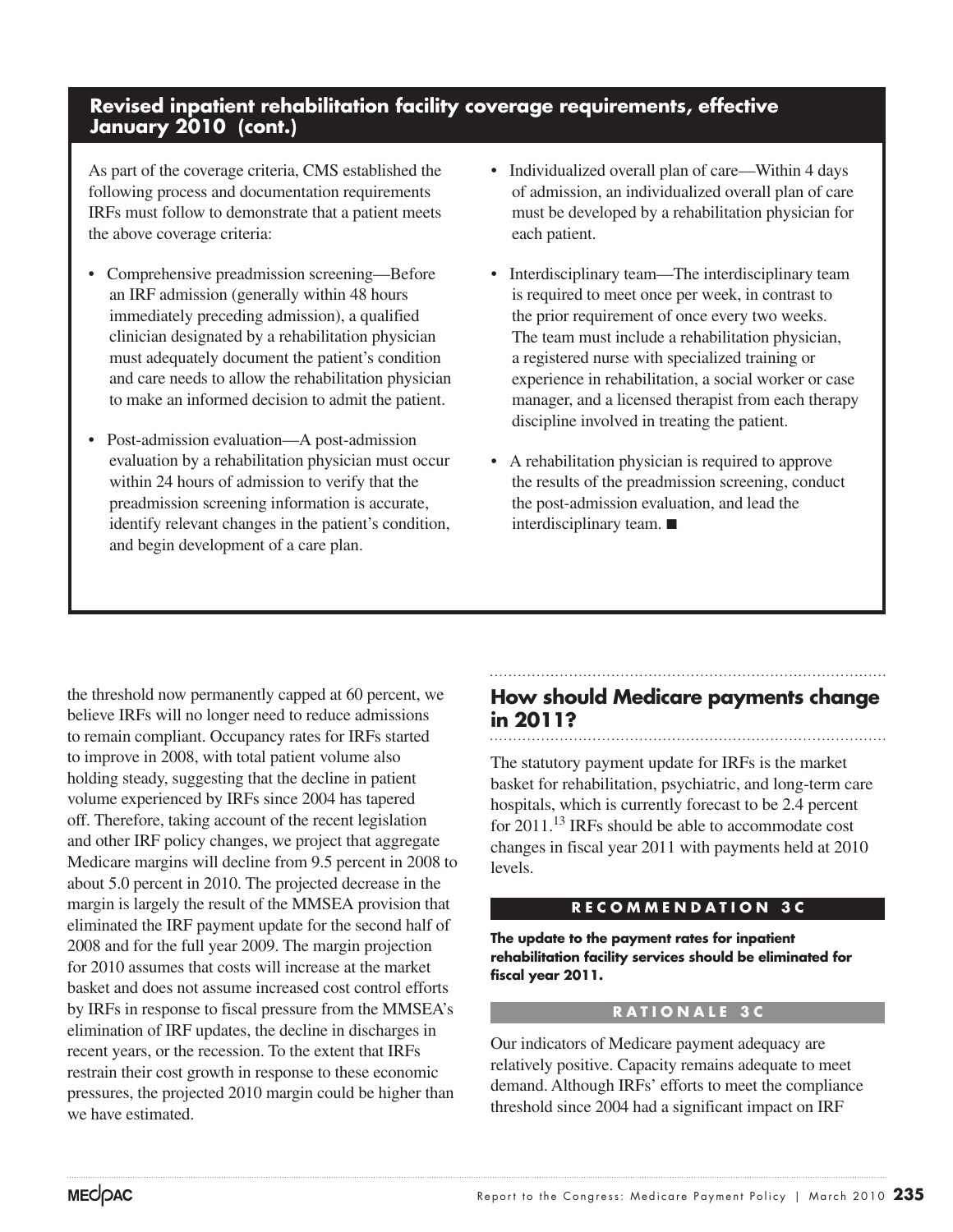volume, this decline was consistent with the underlying reason for the compliance threshold—to direct the most clinically appropriate types of cases to this intensive, costly setting. With the compliance threshold permanently set at 60 percent, the decline in the volume of Medicare FFS patients in IRFs tapered off in 2008. Our projected 2010 aggregate Medicare margin is about 5.0 percent, down from an estimated 9.5 percent in 2008. To the extent that IRFs restrain their cost growth in response to fiscal pressure from the MMSEA's zero updates, the decline in patient volume in prior years, or the economic downturn, the projected 2010 margin could be higher than we have estimated. On the basis of these analyses, we believe that IRFs could absorb cost increases and continue to provide care to clinically appropriate Medicare cases with no update to payments in 2011. We will closely monitor our payment update indicators and will be able to reassess our recommendation for the IRF payment update in the next fiscal year.

#### **I M P L I C A T I O N S 3 C**

#### **Spending**

This recommendation would decrease federal program spending relative to current law by between \$50 million and \$250 million in 2011 and by less than \$1 billion over five years.

#### **Beneficiary and provider**

We do not expect this recommendation to have adverse impacts on Medicare beneficiaries with respect to access to care or out-of-pocket spending. This recommendation may increase the financial pressure on some providers, but overall a minimal effect on providers' willingness and ability to care for Medicare beneficiaries is expected. ■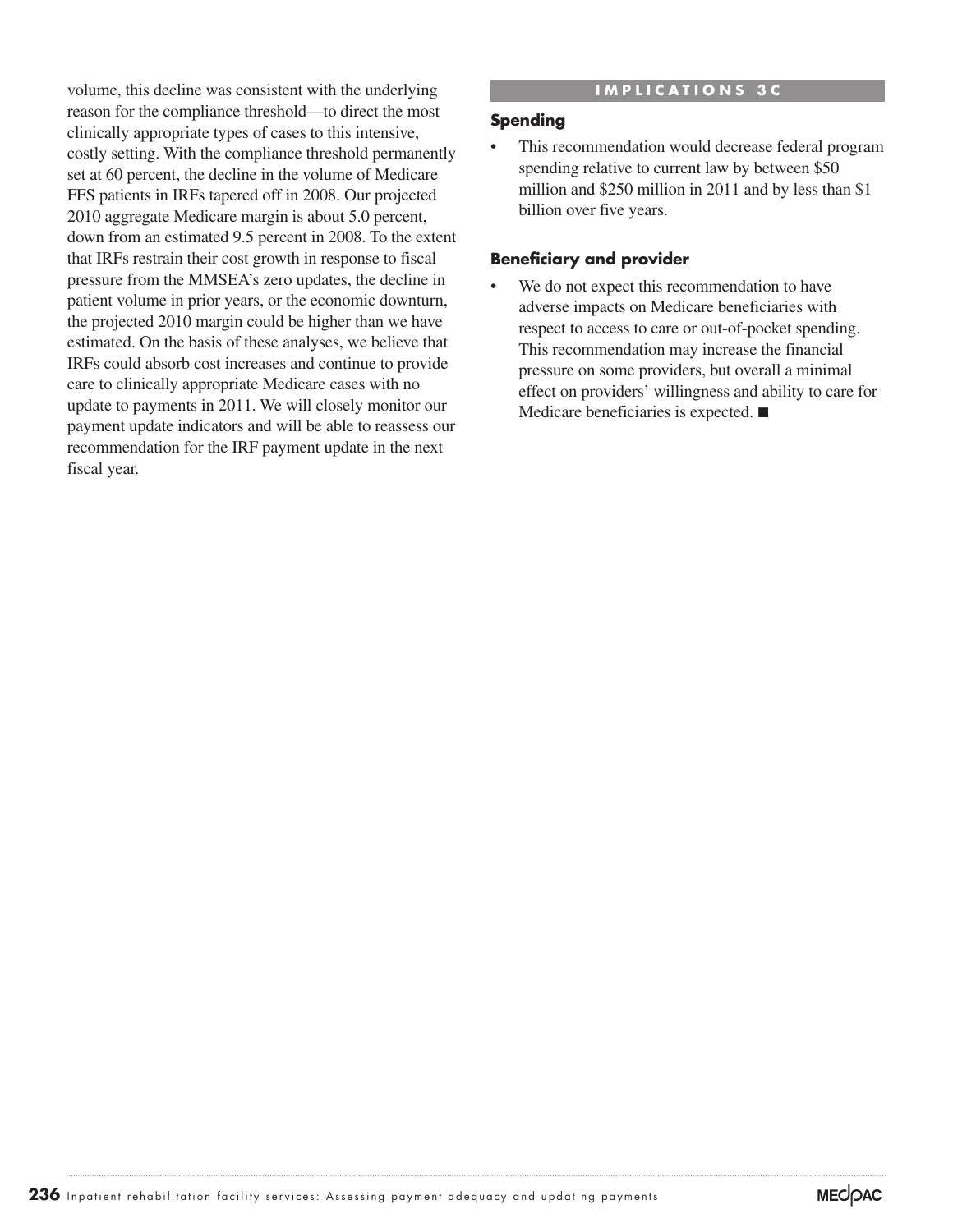## **Endnotes**

- 1 The 13 conditions are stroke; spinal cord injury; congenital deformity; amputation; major multiple trauma; hip fracture; brain injury; neurological disorders (e.g., multiple sclerosis, Parkinson's disease); burns; three arthritis conditions for which appropriate, aggressive, and sustained outpatient therapy has failed; and hip or knee replacement when bilateral, body mass index  $\geq$  50, or age 85 or older. These conditions may count toward an IRF meeting the compliance threshold if they are being actively treated in conjunction with the condition that is the primary cause for admission. For more information on Medicare's IRF payment system, see the Commission's payment basics document at http://www.medpac.gov/ documents/MedPAC\_Payment\_Basics\_09\_IRF.pdf.
- 2 Before January 2010, for Medicare coverage of IRF services for an individual beneficiary, the services had to be reasonable and necessary for treatment of the patient's condition, and it had to be reasonable and necessary to furnish the care on an inpatient hospital basis rather than in a less intensive setting.
- 3 The Health Care Financing Administration administered Medicare and was renamed the Centers for Medicare & Medicaid Services.
- 4 Declassified IRFs that are units in critical access hospitals are paid 101 percent of their costs.
- 5 Members of the rehabilitation community point to the activities of CMS's recovery audit contractors (RACs) operating in a demonstration program in New York, California, and Florida as an additional cause of the reduction in IRF admissions during this period. The RACs established under Section 306 of the Medicare Prescription Drug, Improvement, and Modernization Act of 2003—were charged with identifying and recouping overpayments in FFS Medicare. They have been criticized as being overly aggressive in complying with their mandate with respect to IRFs. Members of the rehabilitation community have also cited increased medical review activities among Medicare fiscal intermediaries and Medicare administrative contractors as leading to reductions in IRF admissions, particularly for joint replacement patients. The rehabilitation community has also criticized these medical review efforts as being overly aggressive.
- 6 The proprietary data come from eRehabData.com, which has data on a subset of IRFs that subscribe to their inpatient rehabilitation outcomes system. eRehabData.com has developed a protocol to assess whether a case satisfies the compliance threshold.
- 7 Scores for each of the 18  $FIM<sup>TM</sup>$  items range from 1 (complete dependence) to 7 (independence). The scores on the 18 measures are summed to calculate a total score.
- 8 Members of the rehabilitation community attribute some of the cost increases in recent years to the added costs associated with appeals of medical necessity denials by the RACs, the fiscal intermediaries, and the Medicare administrative contractors.
- 9 The freestanding and for-profit IRFs are dominated by one provider chain that accounts for about one-half of freestanding and for-profit IRF capacity and revenues and about one-fifth of capacity and revenues for the industry.
- 10 In 2008, for example, the aggregate margin for hospital-based IRFs with 60 or more beds was 9.0 percent, while that of hospital-based IRFs with 10 or fewer beds was –5.7 percent.
- 11 IRFs received a 3.2 percent market basket update for the first half of 2008, with the base rate returning to the 2007 level for the second half of the year. In fiscal year 2009, the base rate continued at the 2007 level. As a result, the 2009 base rate was 1.6 percent lower than the average base rate for 2008.
- 12 In the fiscal year 2009 IRF final rule, CMS projected that actual outlier payments in fiscal year 2008 would be 3.7 percent of total payments. Consequently, CMS adjusted the outlier threshold for fiscal year 2009 to achieve the standard target of outlier payments equaling 3.0 percent of total payments for fiscal year 2009. This adjustment is projected to result in a 0.7 percentage point decrease in total IRF payments in 2009 relative to 2008 (Centers for Medicare & Medicaid Services 2009).
- 13 This forecast was made in the fourth quarter of 2009. CMS will use the most recent forecast available when setting updates, likely the second quarter 2010 forecast for 2011, which may differ from the number we report here.